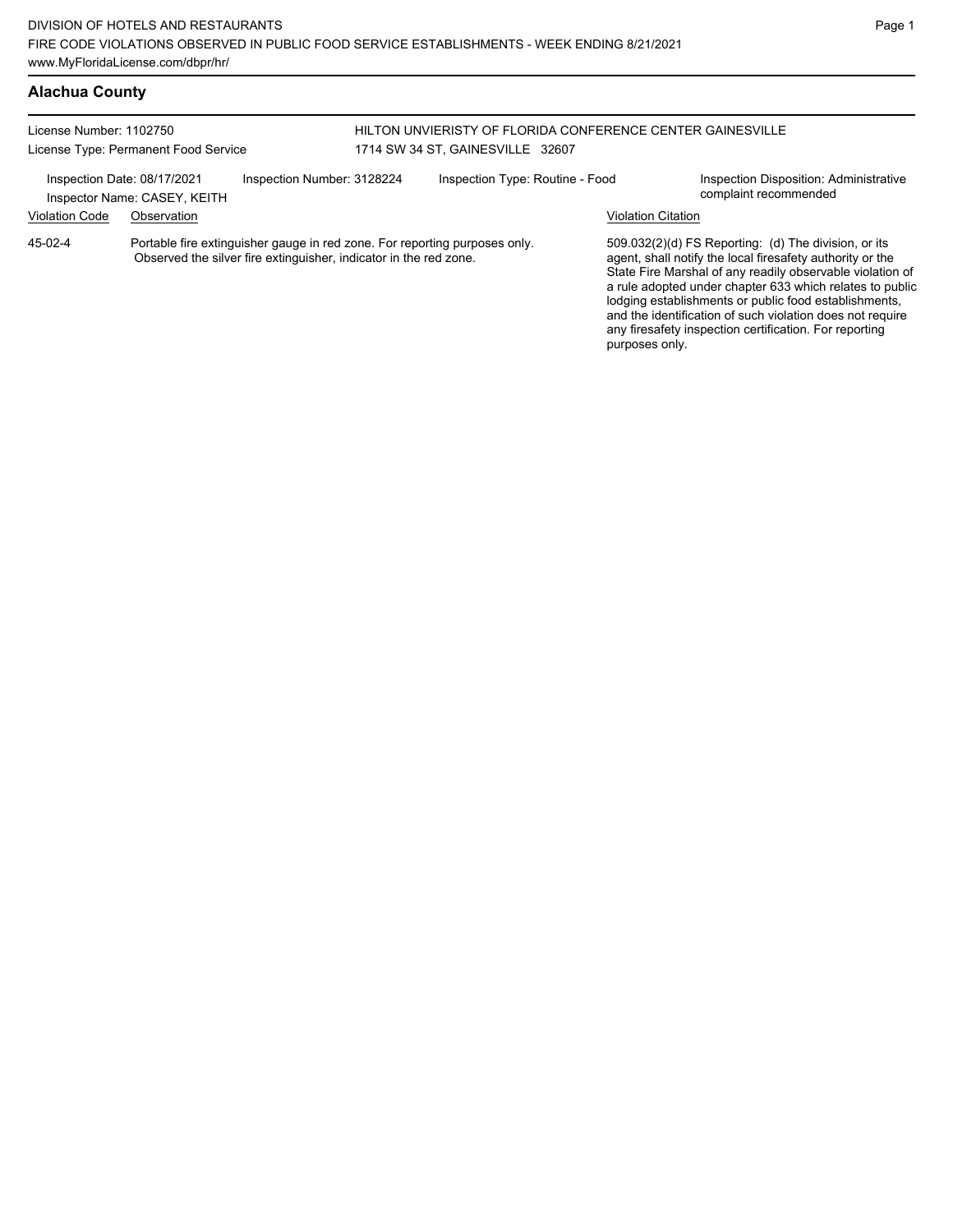## **Brevard County**

| License Number: 1507053<br>License Type: Permanent Food Service<br>Inspection Number: 3149254<br>Inspection Date: 08/18/2021<br>Inspector Name: HICKS, GEORGE RANDY |             | <b>OCEANSIDE DISTILLERY</b><br>240 W CENTRAL BLVD, CAPE CANAVERAL 32920 |                                                                                    |                                                                     |                                                                                                                                                                                                                                                                                                                                                                  |
|---------------------------------------------------------------------------------------------------------------------------------------------------------------------|-------------|-------------------------------------------------------------------------|------------------------------------------------------------------------------------|---------------------------------------------------------------------|------------------------------------------------------------------------------------------------------------------------------------------------------------------------------------------------------------------------------------------------------------------------------------------------------------------------------------------------------------------|
|                                                                                                                                                                     |             | Inspection Type: Food-Licensing Inspection                              |                                                                                    | Inspection Disposition: Inspection<br>Completed - No Further Action |                                                                                                                                                                                                                                                                                                                                                                  |
| <b>Violation Code</b>                                                                                                                                               | Observation |                                                                         |                                                                                    | <b>Violation Citation</b>                                           |                                                                                                                                                                                                                                                                                                                                                                  |
| $45-02-4$                                                                                                                                                           |             |                                                                         | Portable fire extinguisher gauge in red zone. For reporting purposes only. Kitchen |                                                                     | 509.032(2)(d) FS Reporting: (d) The division, or its<br>agent, shall notify the local firesafety authority or the<br>State Fire Marshal of any readily observable violation of<br>a rule adopted under chapter 633 which relates to public<br>lodging establishments or public food establishments,<br>and the identification of such violation does not require |

any firesafety inspection certification. For reporting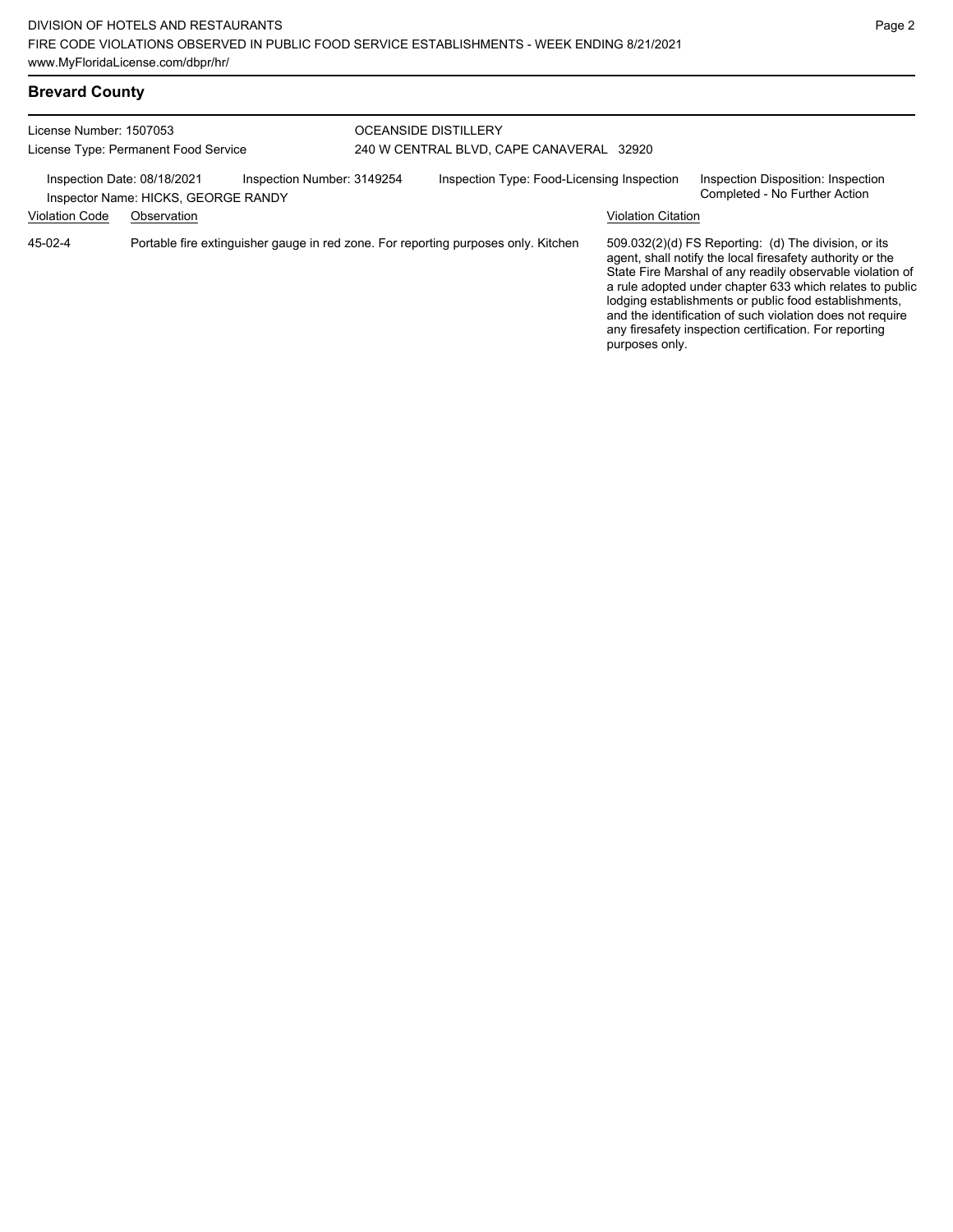| <b>Broward County</b>                                           |                                                                                                                                                                                                                                                                                                    |        |                                                                             |                                          |                           |                                                                                                                                                                                                                                                                                                                                                                                                                            |  |  |
|-----------------------------------------------------------------|----------------------------------------------------------------------------------------------------------------------------------------------------------------------------------------------------------------------------------------------------------------------------------------------------|--------|-----------------------------------------------------------------------------|------------------------------------------|---------------------------|----------------------------------------------------------------------------------------------------------------------------------------------------------------------------------------------------------------------------------------------------------------------------------------------------------------------------------------------------------------------------------------------------------------------------|--|--|
| License Number: 1621678<br>License Type: Permanent Food Service |                                                                                                                                                                                                                                                                                                    |        | <b>END ZONE RESTAURANT &amp; GRILL</b><br>5601 PEMBROKE RD, HOLLYWOOD 33023 |                                          |                           |                                                                                                                                                                                                                                                                                                                                                                                                                            |  |  |
|                                                                 | Inspection Date: 08/16/2021<br>Inspection Number: 3093549<br>Inspector Name: GANPAT, INDAR                                                                                                                                                                                                         |        |                                                                             | Inspection Type: Routine - Food          |                           | Inspection Disposition: Warning<br><b>Issued</b>                                                                                                                                                                                                                                                                                                                                                                           |  |  |
| <b>Violation Code</b>                                           | Observation                                                                                                                                                                                                                                                                                        |        |                                                                             |                                          | <b>Violation Citation</b> |                                                                                                                                                                                                                                                                                                                                                                                                                            |  |  |
| 47-03-4                                                         | Observed electrical wiring in disrepair. For reporting purposes only. Breaker box,<br>when operator turn on hot water breaker, sparks inside breaker box appears.<br>Operator turned off hot water breaker. Notified Fire Marshall Megan.*Corrective<br>Action Taken** **Corrective Action Taken** |        |                                                                             |                                          | purposes only.            | 509.032(2)(d) FS Reporting: (d) The division, or its<br>agent, shall notify the local firesafety authority or the<br>State Fire Marshal of any readily observable violation of<br>a rule adopted under chapter 633 which relates to public<br>lodging establishments or public food establishments,<br>and the identification of such violation does not require<br>any firesafety inspection certification. For reporting |  |  |
| License Number: 1615997                                         |                                                                                                                                                                                                                                                                                                    |        | SHALAMAS ROTISHOP                                                           |                                          |                           |                                                                                                                                                                                                                                                                                                                                                                                                                            |  |  |
|                                                                 | License Type: Permanent Food Service                                                                                                                                                                                                                                                               |        | 1432 N SR 7, MARGATE 33063                                                  |                                          |                           |                                                                                                                                                                                                                                                                                                                                                                                                                            |  |  |
|                                                                 | Inspection Date: 08/18/2021<br>Inspection Number: 3112298<br>Inspector Name: GONZALEZ, DENNIS                                                                                                                                                                                                      |        |                                                                             | Inspection Type: Routine - Food          |                           | Inspection Disposition: Inspection<br>Completed - No Further Action                                                                                                                                                                                                                                                                                                                                                        |  |  |
| <b>Violation Code</b>                                           | Observation                                                                                                                                                                                                                                                                                        |        |                                                                             |                                          | <b>Violation Citation</b> |                                                                                                                                                                                                                                                                                                                                                                                                                            |  |  |
| 49-01-4                                                         | Flammables stored/debris present in kitchen and prep room. For reporting<br>purposes only. Manager put out side **Corrected On-Site**                                                                                                                                                              |        |                                                                             |                                          |                           | 61C-1.004(6) FAC Reporting: (6) Attics, basements,<br>boiler rooms, meter rooms, laundry rooms, and storage<br>rooms shall be kept clean and free of debris and<br>flammables. For reporting purposes only.                                                                                                                                                                                                                |  |  |
| License Number: 1619902                                         |                                                                                                                                                                                                                                                                                                    |        | SYLVAIN'S CAFE LLC                                                          |                                          |                           |                                                                                                                                                                                                                                                                                                                                                                                                                            |  |  |
|                                                                 | License Type: Permanent Food Service                                                                                                                                                                                                                                                               |        |                                                                             | 1634 SE 3 CT, DEERFIELD BEACH 33441      |                           |                                                                                                                                                                                                                                                                                                                                                                                                                            |  |  |
|                                                                 | Inspection Date: 08/20/2021<br>Inspection Number: 3093157<br>Inspector Name: GOODWIN, NICHOLAS                                                                                                                                                                                                     |        |                                                                             | Inspection Type: Routine - Food          |                           | Inspection Disposition: Inspection<br>Completed - No Further Action                                                                                                                                                                                                                                                                                                                                                        |  |  |
| <b>Violation Code</b>                                           | Observation                                                                                                                                                                                                                                                                                        |        |                                                                             |                                          | <b>Violation Citation</b> |                                                                                                                                                                                                                                                                                                                                                                                                                            |  |  |
| 45-02-4                                                         | Portable fire extinguisher gauge in red zone. For reporting purposes only. Fire<br>extinguisher located on cook line                                                                                                                                                                               |        |                                                                             |                                          | purposes only.            | 509.032(2)(d) FS Reporting: (d) The division, or its<br>agent, shall notify the local firesafety authority or the<br>State Fire Marshal of any readily observable violation of<br>a rule adopted under chapter 633 which relates to public<br>lodging establishments or public food establishments,<br>and the identification of such violation does not require<br>any firesafety inspection certification. For reporting |  |  |
| License Number: 1619152                                         |                                                                                                                                                                                                                                                                                                    | COCHIC |                                                                             |                                          |                           |                                                                                                                                                                                                                                                                                                                                                                                                                            |  |  |
|                                                                 | License Type: Permanent Food Service                                                                                                                                                                                                                                                               |        |                                                                             | 1631 SE 3 CT, DEERFIELD BEACH 33441-4418 |                           |                                                                                                                                                                                                                                                                                                                                                                                                                            |  |  |
|                                                                 | Inspection Date: 08/20/2021<br>Inspection Number: 3124501<br>Inspector Name: GOODWIN, NICHOLAS                                                                                                                                                                                                     |        |                                                                             | Inspection Type: Routine - Food          |                           | Inspection Disposition: Inspection<br>Completed - No Further Action                                                                                                                                                                                                                                                                                                                                                        |  |  |
| <b>Violation Code</b>                                           | Observation                                                                                                                                                                                                                                                                                        |        |                                                                             |                                          | <b>Violation Citation</b> |                                                                                                                                                                                                                                                                                                                                                                                                                            |  |  |
| 48-04-4                                                         | Propane tank (larger than 2.7 lb. water capacity/1 lb. gas capacity) located inside<br>of the building. For reporting purposes only. Operator removed                                                                                                                                              |        |                                                                             |                                          |                           | 509.032(2)(d) FS Reporting: (d) The division, or its<br>agent, shall notify the local firesafety authority or the<br>State Fire Marshal of any readily observable violation of<br>a rule adopted under chapter 633 which relates to public<br>lodging establishments or public food establishments,                                                                                                                        |  |  |

and the identification of such violation does not require any firesafety inspection certification. For reporting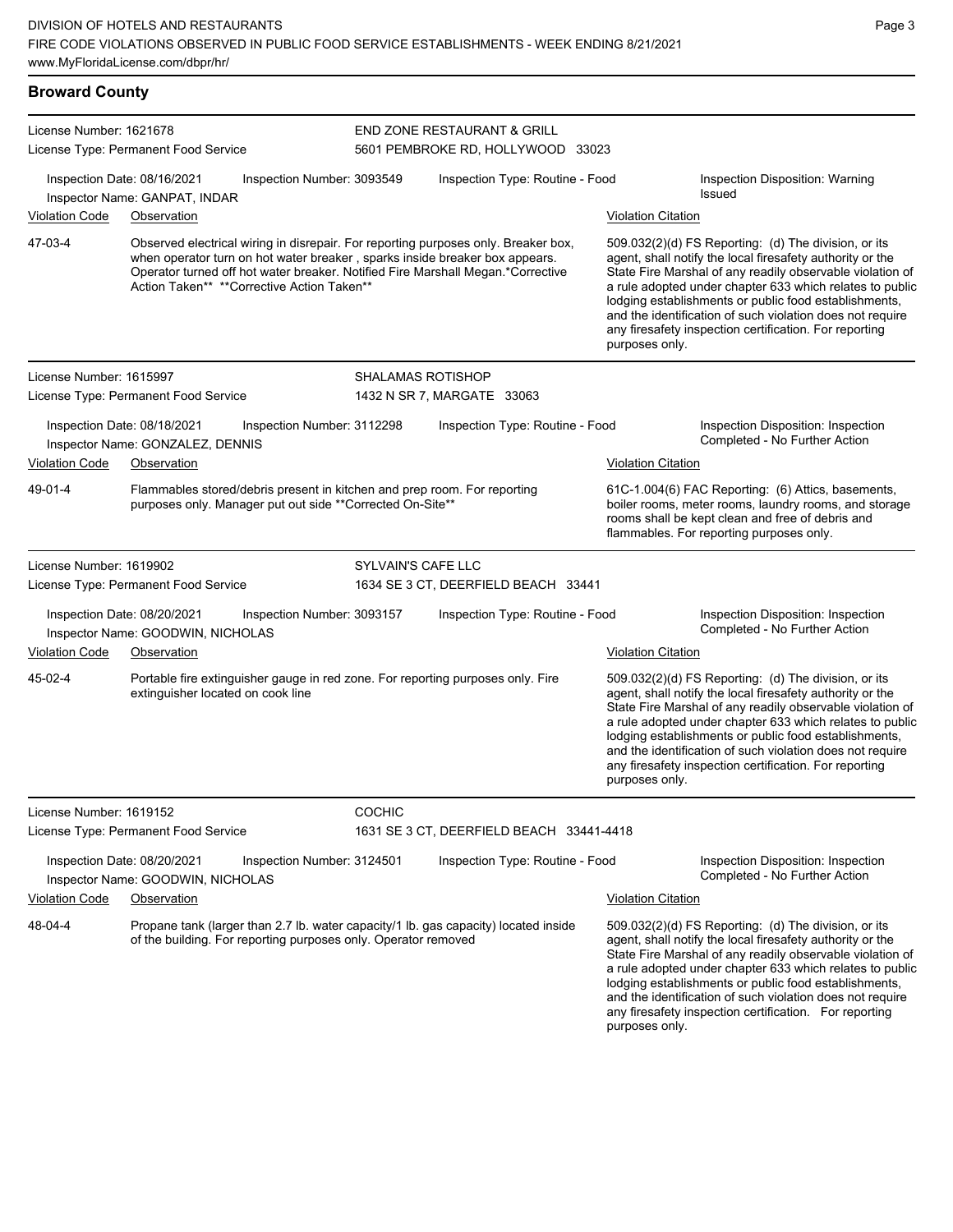| License Number: 1801657<br>License Type: Permanent Food Service                              |             |                                                   | <b>HOLIDAY INN EXPRESS</b>      | 24440 SANDHILL BLVD, PORT CHARLOTTE 33983                                                |                           |                                                                                                                                                                                                                                                                                                                                                                                                                                               |
|----------------------------------------------------------------------------------------------|-------------|---------------------------------------------------|---------------------------------|------------------------------------------------------------------------------------------|---------------------------|-----------------------------------------------------------------------------------------------------------------------------------------------------------------------------------------------------------------------------------------------------------------------------------------------------------------------------------------------------------------------------------------------------------------------------------------------|
| Inspection Number: 3120750<br>Inspection Date: 08/18/2021<br>Inspector Name: SAYED, MOHAMMED |             |                                                   | Inspection Type: Routine - Food |                                                                                          |                           | Inspection Disposition: Inspection<br>Completed - No Further Action                                                                                                                                                                                                                                                                                                                                                                           |
| <b>Violation Code</b>                                                                        | Observation |                                                   |                                 |                                                                                          | <b>Violation Citation</b> |                                                                                                                                                                                                                                                                                                                                                                                                                                               |
| 48-01-5                                                                                      |             | For reporting purposes only. **Repeat Violation** |                                 | No current insurance inspector boiler report or boiler certificate available for boiler. |                           | 61C-1.004(10) FAC Reporting: (10) Heating and<br>ventilation - The heating and ventilation system shall be<br>kept in good repair or be installed to maintain a<br>minimum of 68 degrees Fahrenheit throughout the<br>building. The insurance inspectors boiler report is<br>required annually for power boilers and high<br>pressure/high temperature boilers and biannually for low<br>pressure steam or vapor heating boilers and shall be |

posted in the boiler room. For reporting purposes only.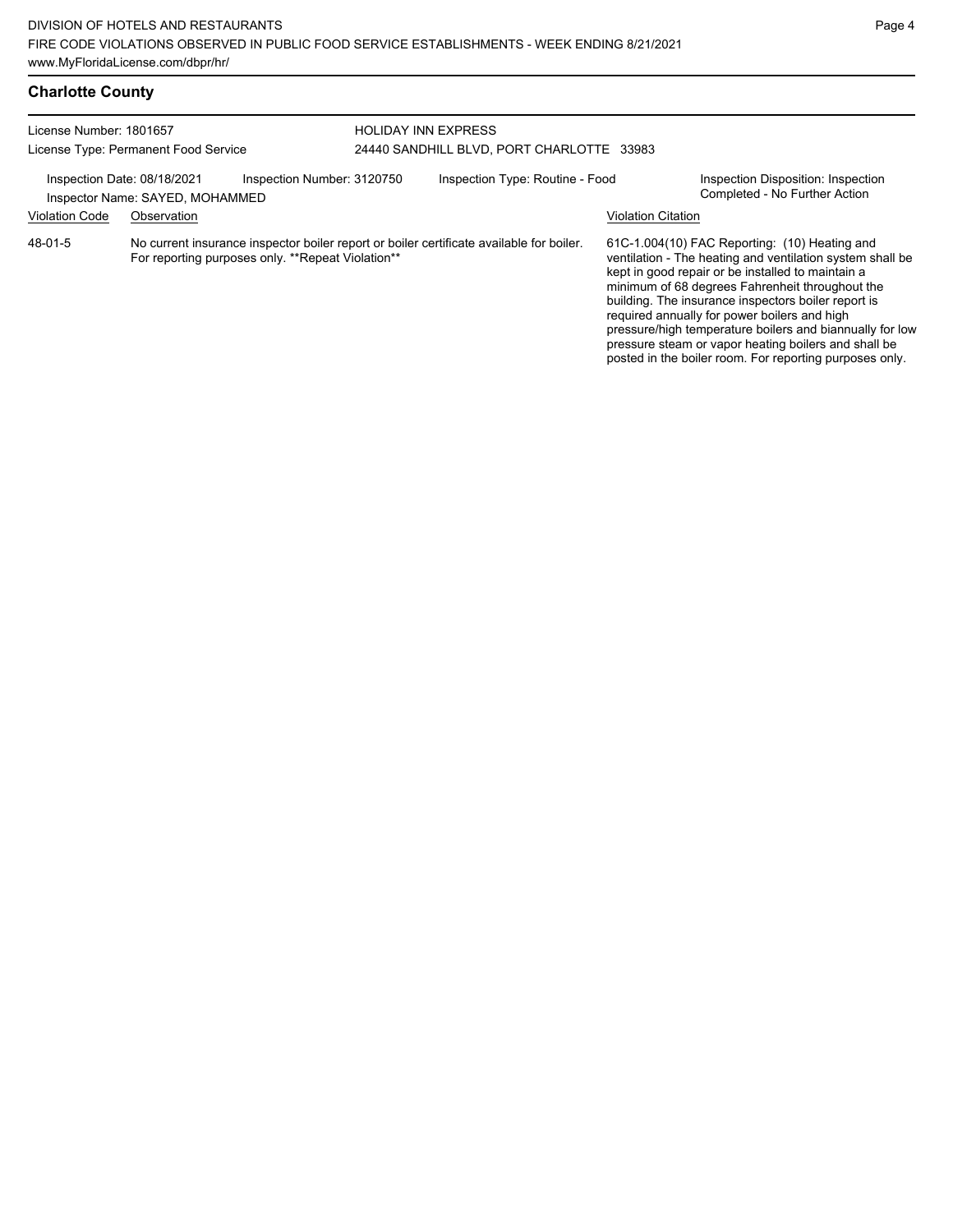| License Number: 2200676<br>License Type: Permanent Food Service                                                                                    |             |  |                                        | <b>BW BLACKSMITH</b> |                                                                                                                                                                                                                                                                                                                                                                                                                            |  |  |  |
|----------------------------------------------------------------------------------------------------------------------------------------------------|-------------|--|----------------------------------------|----------------------|----------------------------------------------------------------------------------------------------------------------------------------------------------------------------------------------------------------------------------------------------------------------------------------------------------------------------------------------------------------------------------------------------------------------------|--|--|--|
|                                                                                                                                                    |             |  | 419 SW FL 247 STE 101, LAKE CITY 32025 |                      |                                                                                                                                                                                                                                                                                                                                                                                                                            |  |  |  |
| Inspection Date: 08/16/2021<br>Inspection Number: 3117220<br>Inspector Name: BAILEY, KIMBERLY                                                      |             |  | Inspection Type: Routine - Food        |                      | Inspection Disposition: Administrative<br>complaint recommended                                                                                                                                                                                                                                                                                                                                                            |  |  |  |
| <b>Violation Code</b>                                                                                                                              | Observation |  |                                        |                      | <b>Violation Citation</b>                                                                                                                                                                                                                                                                                                                                                                                                  |  |  |  |
| $45-02-4$<br>Portable fire extinguisher gauge in red zone. For reporting purposes only. On pillar<br>near back door across from dry storage shelf. |             |  |                                        | purposes only.       | 509.032(2)(d) FS Reporting: (d) The division, or its<br>agent, shall notify the local firesafety authority or the<br>State Fire Marshal of any readily observable violation of<br>a rule adopted under chapter 633 which relates to public<br>lodging establishments or public food establishments,<br>and the identification of such violation does not require<br>any firesafety inspection certification. For reporting |  |  |  |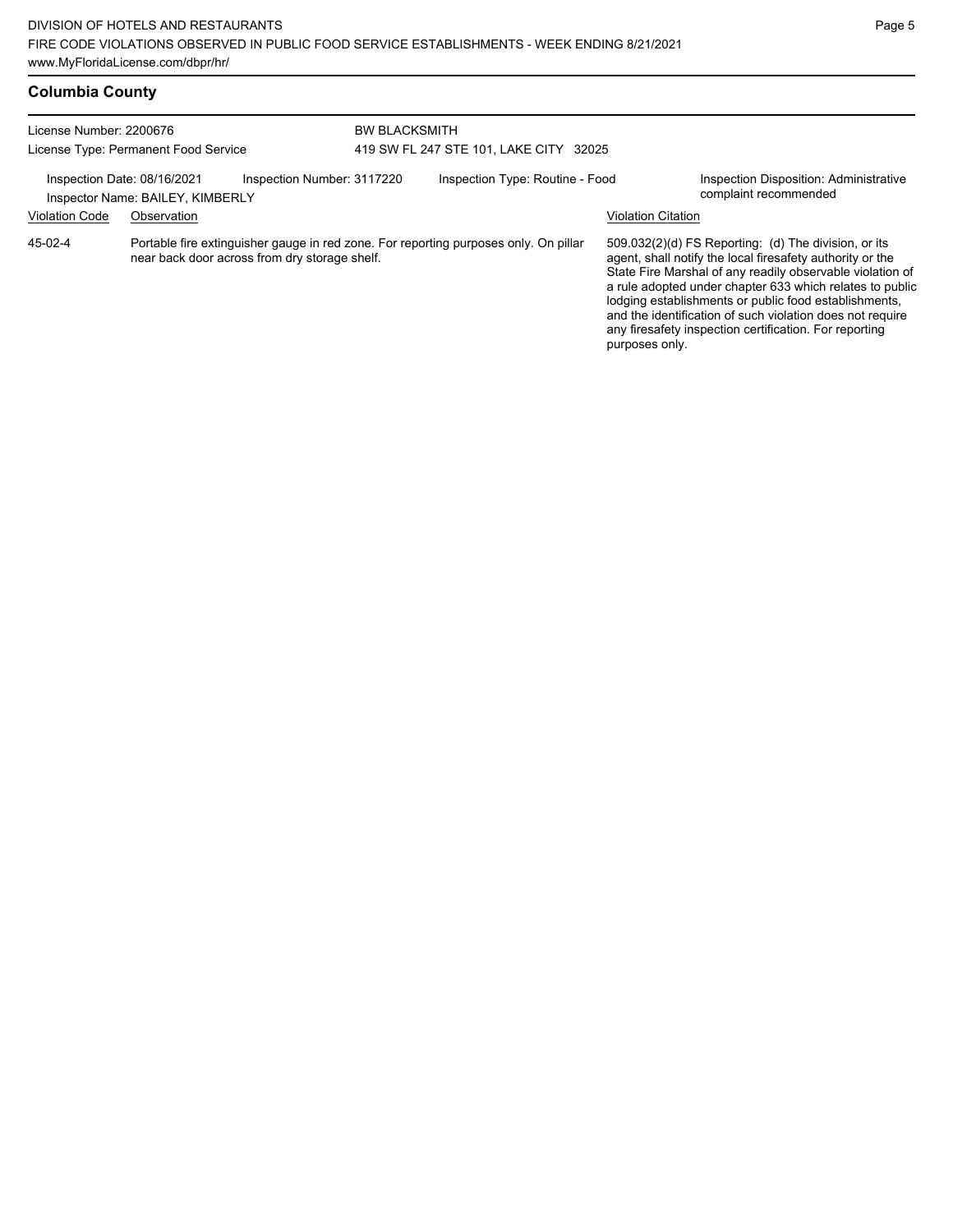### License Number: 2332853 License Type: Permanent Food Service SUAREZ BBQ INC 12963 W OKEECHOBEE RD STE 5-6, HIALEAH GARDENS 33018 Inspection Date: 08/19/2021 Inspection Number: 3102540 Inspection Type: Routine - Food Inspection Disposition: Inspection Completed - No Further Action Inspector Name: CRUZ, EDGAR Violation Code Observation Violation Citation Propane tank (larger than 2.7 lb. water capacity/1 lb. gas capacity) located inside of the building. For reporting purposes only. 509.032(2)(d) FS Reporting: (d) The division, or its agent, shall notify the local firesafety authority or the State Fire Marshal of any readily observable violation of a rule adopted under chapter 633 which relates to public lodging establishments or public food establishments, and the identification of such violation does not require any firesafety inspection certification. For reporting purposes only. 48-04-4 License Number: 2335060 License Type: Permanent Food Service ZUUK MEDITERRANEAN KITCHEN 1250 SOUTH MIAMI AVENUE, #105, MIAMI 33130 Inspection Date: 08/16/2021 Inspection Number: 3148903 Inspection Type: Complaint Full Inspection Disposition: Emergency Inspector Name: WILLIAMS, ALFREDA **Inspector Name: WILLIAMS, ALFREDA** Violation Code Observation **Violation Citation** Violation Citation Citation Portable fire extinguisher gauge in red zone. For reporting purposes only. Located near back door. 509.032(2)(d) FS Reporting: (d) The division, or its agent, shall notify the local firesafety authority or the State Fire Marshal of any readily observable violation of a rule adopted under chapter 633 which relates to public lodging establishments or public food establishments, and the identification of such violation does not require any firesafety inspection certification. For reporting purposes only. 45-02-4 - From initial inspection : Portable fire extinguisher gauge in red zone. For reporting purposes only. Located near back door. - From follow-up inspection 2021-08-18: \*\* Time Extended\*\* 509.032(2)(d) FS Reporting: (d) The division, or its agent, shall notify the local firesafety authority or the State Fire Marshal of any readily observable violation of a rule adopted under chapter 633 which relates to public lodging establishments or public food establishments, and the identification of such violation does not require any firesafety inspection certification. For reporting purposes only. 45-02-4 License Number: 2312394 License Type: Permanent Food Service LIZ CAFE 2600 W FLAGLER ST, MIAMI 33135 Inspection Date: 08/19/2021 Inspection Number: 3118916 Inspection Type: Routine - Food Inspection Disposition: Inspection Inspector Name: GARCIA, B OSCAR **Inspector Name: GARCIA, B OSCAR**

Violation Code Observation **Violation Citation** Violation Citation Citation

**Dade County**

Use of cooking equipment producing grease laden vapors/smoke with no hood suppression system installed. Notified Fire AHJ. For reporting purposes only. Stove not underneath the hood cooking In progress. 45-04-4

509.032(2)(d) FS Reporting: (d) The division, or its agent, shall notify the local firesafety authority or the State Fire Marshal of any readily observable violation of a rule adopted under chapter 633 which relates to public lodging establishments or public food establishments, and the identification of such violation does not require any firesafety inspection certification. For reporting purposes only.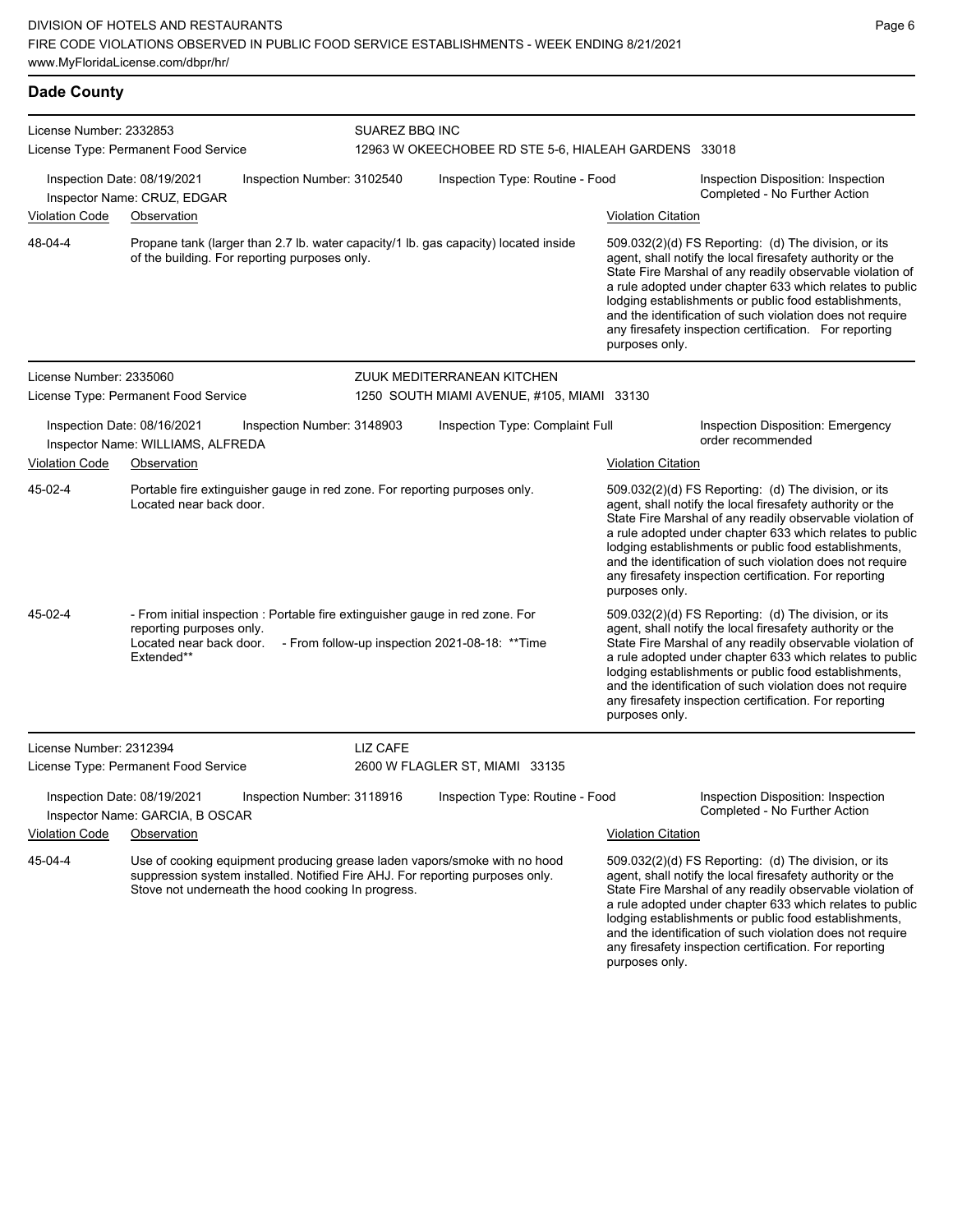| <b>Dade County</b>                                                                                                                                            |                                                                |                                                                                                                                                  |                               |                                                                                                                                                                                                                                            |                                                                                                                                                                                                                                                                                                                                                                                                                                              |                                                                                                                                                                                                                                                                                                                                                                                                                            |  |
|---------------------------------------------------------------------------------------------------------------------------------------------------------------|----------------------------------------------------------------|--------------------------------------------------------------------------------------------------------------------------------------------------|-------------------------------|--------------------------------------------------------------------------------------------------------------------------------------------------------------------------------------------------------------------------------------------|----------------------------------------------------------------------------------------------------------------------------------------------------------------------------------------------------------------------------------------------------------------------------------------------------------------------------------------------------------------------------------------------------------------------------------------------|----------------------------------------------------------------------------------------------------------------------------------------------------------------------------------------------------------------------------------------------------------------------------------------------------------------------------------------------------------------------------------------------------------------------------|--|
| License Number: 2335289<br>License Type: Permanent Food Service                                                                                               |                                                                | <b>MINA BISTRO</b><br>63 NW 9 ST, MIAMI 33136                                                                                                    |                               |                                                                                                                                                                                                                                            |                                                                                                                                                                                                                                                                                                                                                                                                                                              |                                                                                                                                                                                                                                                                                                                                                                                                                            |  |
|                                                                                                                                                               | Inspection Date: 08/19/2021<br>Inspector Name: HENLEY, LATONYA | Inspection Number: 3096546                                                                                                                       |                               | Inspection Type: Routine - Food                                                                                                                                                                                                            |                                                                                                                                                                                                                                                                                                                                                                                                                                              | Inspection Disposition: Warning<br>Issued                                                                                                                                                                                                                                                                                                                                                                                  |  |
| <b>Violation Code</b>                                                                                                                                         | Observation                                                    |                                                                                                                                                  |                               |                                                                                                                                                                                                                                            | <b>Violation Citation</b>                                                                                                                                                                                                                                                                                                                                                                                                                    |                                                                                                                                                                                                                                                                                                                                                                                                                            |  |
| 45-04-4                                                                                                                                                       | inspection.                                                    | underneath a hood with no hood suppression system installed. Observed<br>employee frying empanadas in the small double portable fryer during the |                               | Use of cooking equipment producing grease laden vapors/smoke with no hood<br>suppression system installed. Notified Fire AHJ. For reporting purposes only.<br>Observed in the kitchen: the establishment has a small double portable fryer | 509.032(2)(d) FS Reporting: (d) The division, or its<br>agent, shall notify the local firesafety authority or the<br>State Fire Marshal of any readily observable violation of<br>a rule adopted under chapter 633 which relates to public<br>lodging establishments or public food establishments,<br>and the identification of such violation does not require<br>any firesafety inspection certification. For reporting<br>purposes only. |                                                                                                                                                                                                                                                                                                                                                                                                                            |  |
| License Number: 2332212                                                                                                                                       |                                                                |                                                                                                                                                  | <b>LEMONI CAFE INC</b>        |                                                                                                                                                                                                                                            |                                                                                                                                                                                                                                                                                                                                                                                                                                              |                                                                                                                                                                                                                                                                                                                                                                                                                            |  |
|                                                                                                                                                               | License Type: Permanent Food Service                           |                                                                                                                                                  |                               | 4600 NE 2 AVE SUITE 8, MIAMI 33137                                                                                                                                                                                                         |                                                                                                                                                                                                                                                                                                                                                                                                                                              |                                                                                                                                                                                                                                                                                                                                                                                                                            |  |
|                                                                                                                                                               | Inspection Date: 08/20/2021<br>Inspector Name: SEYBA, JAMES    | Inspection Number: 3113040                                                                                                                       |                               | Inspection Type: Routine - Food                                                                                                                                                                                                            |                                                                                                                                                                                                                                                                                                                                                                                                                                              | Inspection Disposition: Inspection<br>Completed - No Further Action                                                                                                                                                                                                                                                                                                                                                        |  |
| Violation Code                                                                                                                                                | Observation                                                    |                                                                                                                                                  |                               |                                                                                                                                                                                                                                            | <b>Violation Citation</b>                                                                                                                                                                                                                                                                                                                                                                                                                    |                                                                                                                                                                                                                                                                                                                                                                                                                            |  |
| 45-02-4                                                                                                                                                       |                                                                | Portable fire extinguisher gauge in red zone. For reporting purposes only.                                                                       |                               |                                                                                                                                                                                                                                            | purposes only.                                                                                                                                                                                                                                                                                                                                                                                                                               | 509.032(2)(d) FS Reporting: (d) The division, or its<br>agent, shall notify the local firesafety authority or the<br>State Fire Marshal of any readily observable violation of<br>a rule adopted under chapter 633 which relates to public<br>lodging establishments or public food establishments,<br>and the identification of such violation does not require<br>any firesafety inspection certification. For reporting |  |
| License Number: 2322453                                                                                                                                       |                                                                |                                                                                                                                                  | POLLO TROPICAL #3             |                                                                                                                                                                                                                                            |                                                                                                                                                                                                                                                                                                                                                                                                                                              |                                                                                                                                                                                                                                                                                                                                                                                                                            |  |
|                                                                                                                                                               | License Type: Permanent Food Service                           |                                                                                                                                                  | 8975 S DIXIE HWY, MIAMI 33156 |                                                                                                                                                                                                                                            |                                                                                                                                                                                                                                                                                                                                                                                                                                              |                                                                                                                                                                                                                                                                                                                                                                                                                            |  |
|                                                                                                                                                               | Inspection Date: 08/19/2021<br>Inspector Name: PICO, JORGE     | Inspection Number: 3094106                                                                                                                       |                               | Inspection Type: Routine - Food                                                                                                                                                                                                            |                                                                                                                                                                                                                                                                                                                                                                                                                                              | Inspection Disposition: Inspection<br>Completed - No Further Action                                                                                                                                                                                                                                                                                                                                                        |  |
| <b>Violation Code</b>                                                                                                                                         | Observation                                                    |                                                                                                                                                  |                               |                                                                                                                                                                                                                                            | <b>Violation Citation</b>                                                                                                                                                                                                                                                                                                                                                                                                                    |                                                                                                                                                                                                                                                                                                                                                                                                                            |  |
| 46-01-4<br>Marked exit/path to marked exit blocked. For reporting purposes only.<br>Observed emergency exit door blocked by garbage can ** Repeat Violation** |                                                                |                                                                                                                                                  |                               |                                                                                                                                                                                                                                            | 509.032(2)(d) FS Reporting: (d) The division, or its<br>agent, shall notify the local firesafety authority or the<br>State Fire Marshal of any readily observable violation of<br>a rule adopted under chapter 633 which relates to public<br>lodging establishments or public food establishments,<br>and the identification of such violation does not require                                                                             |                                                                                                                                                                                                                                                                                                                                                                                                                            |  |

Page 7

any firesafety inspection certification. For reporting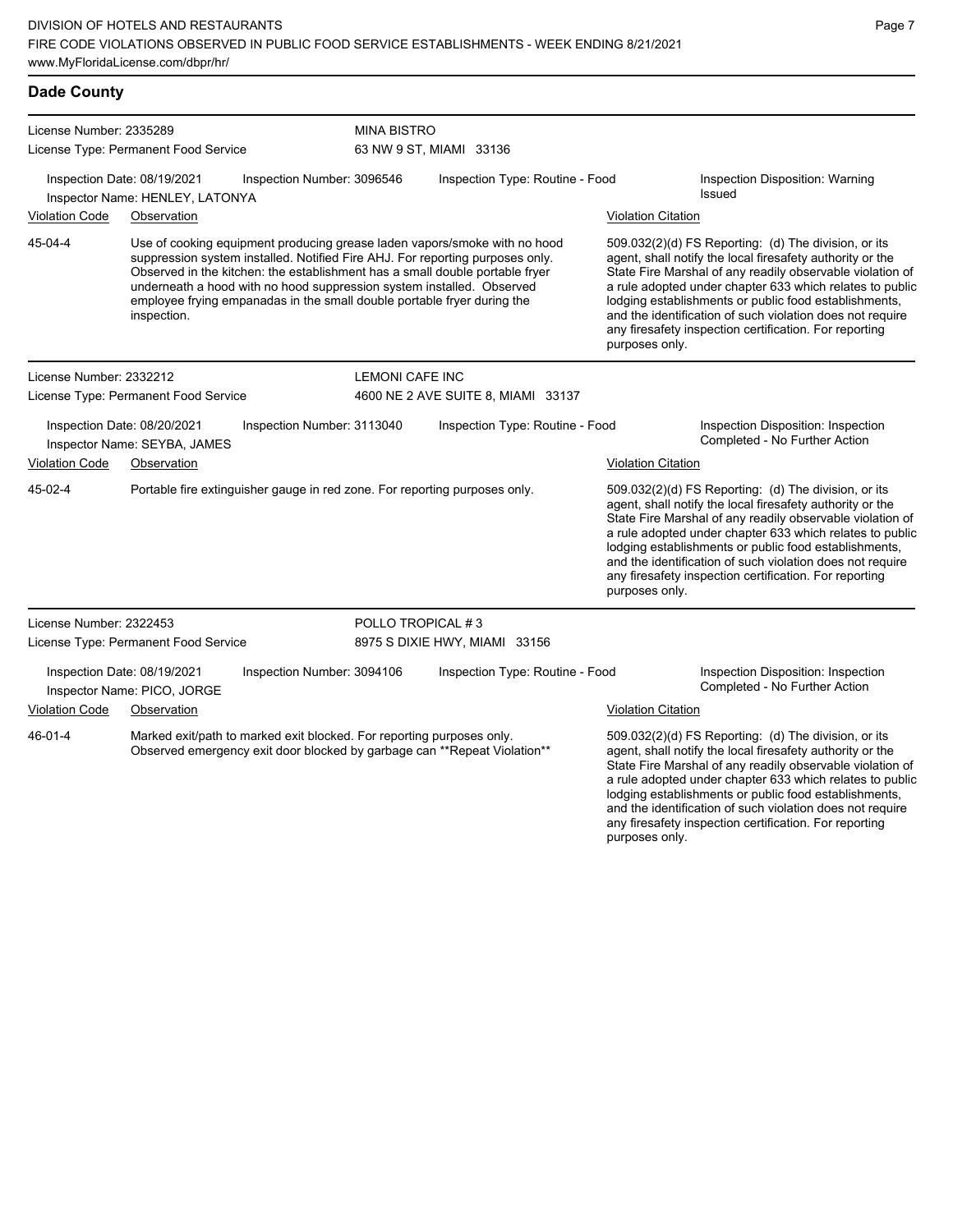### **Duval County**

| License Number: 2614872<br>License Type: Permanent Food Service<br>Inspection Date: 08/18/2021<br>Inspection Number: 3103965<br>Inspector Name: PERRY, DENNIS |                                                                                                                                                                                                                                                                                  |                                                                                                                                                                                                                                                                                                    | <b>NEWK'S EATERY</b><br>14964 MAX LEGGETT PKWY #408, JACKSONVILLE 32218    |                                                                                                                                                                                                                                                    |                           |                                                                                                                                                                                                                                                                                                                                                                                                                            |  |  |
|---------------------------------------------------------------------------------------------------------------------------------------------------------------|----------------------------------------------------------------------------------------------------------------------------------------------------------------------------------------------------------------------------------------------------------------------------------|----------------------------------------------------------------------------------------------------------------------------------------------------------------------------------------------------------------------------------------------------------------------------------------------------|----------------------------------------------------------------------------|----------------------------------------------------------------------------------------------------------------------------------------------------------------------------------------------------------------------------------------------------|---------------------------|----------------------------------------------------------------------------------------------------------------------------------------------------------------------------------------------------------------------------------------------------------------------------------------------------------------------------------------------------------------------------------------------------------------------------|--|--|
|                                                                                                                                                               |                                                                                                                                                                                                                                                                                  |                                                                                                                                                                                                                                                                                                    | Inspection Type: Routine - Food                                            |                                                                                                                                                                                                                                                    |                           | Inspection Disposition: Administrative<br>complaint recommended                                                                                                                                                                                                                                                                                                                                                            |  |  |
| <b>Violation Code</b>                                                                                                                                         | Observation                                                                                                                                                                                                                                                                      |                                                                                                                                                                                                                                                                                                    |                                                                            |                                                                                                                                                                                                                                                    | <b>Violation Citation</b> |                                                                                                                                                                                                                                                                                                                                                                                                                            |  |  |
| 45-02-4                                                                                                                                                       | Extinguisher by back door.                                                                                                                                                                                                                                                       |                                                                                                                                                                                                                                                                                                    | Portable fire extinguisher gauge in red zone. For reporting purposes only. |                                                                                                                                                                                                                                                    | purposes only.            | 509.032(2)(d) FS Reporting: (d) The division, or its<br>agent, shall notify the local firesafety authority or the<br>State Fire Marshal of any readily observable violation of<br>a rule adopted under chapter 633 which relates to public<br>lodging establishments or public food establishments,<br>and the identification of such violation does not require<br>any firesafety inspection certification. For reporting |  |  |
| License Number: 2613561                                                                                                                                       |                                                                                                                                                                                                                                                                                  |                                                                                                                                                                                                                                                                                                    |                                                                            | LA NOPALERA MEXICAN RESTAURANT                                                                                                                                                                                                                     |                           |                                                                                                                                                                                                                                                                                                                                                                                                                            |  |  |
|                                                                                                                                                               | License Type: Permanent Food Service                                                                                                                                                                                                                                             |                                                                                                                                                                                                                                                                                                    |                                                                            | 14333 BEACH BLVD STE 39, JACKSONVILLE 32250                                                                                                                                                                                                        |                           |                                                                                                                                                                                                                                                                                                                                                                                                                            |  |  |
|                                                                                                                                                               | Inspection Date: 08/20/2021<br>Inspector Name: FICHTER, GARRICK                                                                                                                                                                                                                  | Inspection Number: 3096991                                                                                                                                                                                                                                                                         |                                                                            | Inspection Type: Routine - Food                                                                                                                                                                                                                    |                           | Inspection Disposition: Emergency<br>Order Callback Not Complied                                                                                                                                                                                                                                                                                                                                                           |  |  |
| Violation Code                                                                                                                                                | Observation                                                                                                                                                                                                                                                                      |                                                                                                                                                                                                                                                                                                    |                                                                            |                                                                                                                                                                                                                                                    | <b>Violation Citation</b> |                                                                                                                                                                                                                                                                                                                                                                                                                            |  |  |
| 45-04-4                                                                                                                                                       | reporting purposes only.<br>Extended**                                                                                                                                                                                                                                           | - From initial inspection : Use of cooking equipment producing grease laden<br>still present outside of hood system. ** Time Extended** - From follow-up<br>inspection 2021-08-20: Fryer still present outside of hood system ** Time                                                              |                                                                            | vapors/smoke with no hood suppression system installed. Notified Fire AHJ. For<br>Small in use fryer stored outside hood system on cook line. Ceiling above fryer<br>soiled with accumulated grease. - From follow-up inspection 2021-08-19: Fryer | purposes only.            | 509.032(2)(d) FS Reporting: (d) The division, or its<br>agent, shall notify the local firesafety authority or the<br>State Fire Marshal of any readily observable violation of<br>a rule adopted under chapter 633 which relates to public<br>lodging establishments or public food establishments,<br>and the identification of such violation does not require<br>any firesafety inspection certification. For reporting |  |  |
| 45-04-4                                                                                                                                                       | Use of cooking equipment producing grease laden vapors/smoke with no hood<br>suppression system installed. Notified Fire AHJ. For reporting purposes only.<br>Small in use fryer stored outside hood system on cook line. Ceiling above fryer<br>soiled with accumulated grease. |                                                                                                                                                                                                                                                                                                    |                                                                            |                                                                                                                                                                                                                                                    | purposes only.            | 509.032(2)(d) FS Reporting: (d) The division, or its<br>agent, shall notify the local firesafety authority or the<br>State Fire Marshal of any readily observable violation of<br>a rule adopted under chapter 633 which relates to public<br>lodging establishments or public food establishments,<br>and the identification of such violation does not require<br>any firesafety inspection certification. For reporting |  |  |
| 45-04-4                                                                                                                                                       | reporting purposes only.<br>Extended**<br>Extended**                                                                                                                                                                                                                             | - From initial inspection : Use of cooking equipment producing grease laden<br>still present outside of hood system. ** Time Extended** - From follow-up<br>inspection 2021-08-20: Fryer still present outside of hood system ** Time<br>- From follow-up inspection 2021-08-20: No change ** Time |                                                                            | vapors/smoke with no hood suppression system installed. Notified Fire AHJ. For<br>Small in use fryer stored outside hood system on cook line. Ceiling above fryer<br>soiled with accumulated grease. - From follow-up inspection 2021-08-19: Fryer | purposes only.            | 509.032(2)(d) FS Reporting: (d) The division, or its<br>agent, shall notify the local firesafety authority or the<br>State Fire Marshal of any readily observable violation of<br>a rule adopted under chapter 633 which relates to public<br>lodging establishments or public food establishments,<br>and the identification of such violation does not require<br>any firesafety inspection certification. For reporting |  |  |
| 45-04-4                                                                                                                                                       | reporting purposes only.                                                                                                                                                                                                                                                         | - From initial inspection : Use of cooking equipment producing grease laden<br>still present outside of hood system. ** Time Extended**                                                                                                                                                            |                                                                            | vapors/smoke with no hood suppression system installed. Notified Fire AHJ. For<br>Small in use fryer stored outside hood system on cook line. Ceiling above fryer<br>soiled with accumulated grease. - From follow-up inspection 2021-08-19: Fryer |                           | 509.032(2)(d) FS Reporting: (d) The division, or its<br>agent, shall notify the local firesafety authority or the<br>State Fire Marshal of any readily observable violation of<br>a rule adopted under chapter 633 which relates to public<br>lodging establishments or public food establishments,<br>and the identification of such violation does not require                                                           |  |  |

any firesafety inspection certification. For reporting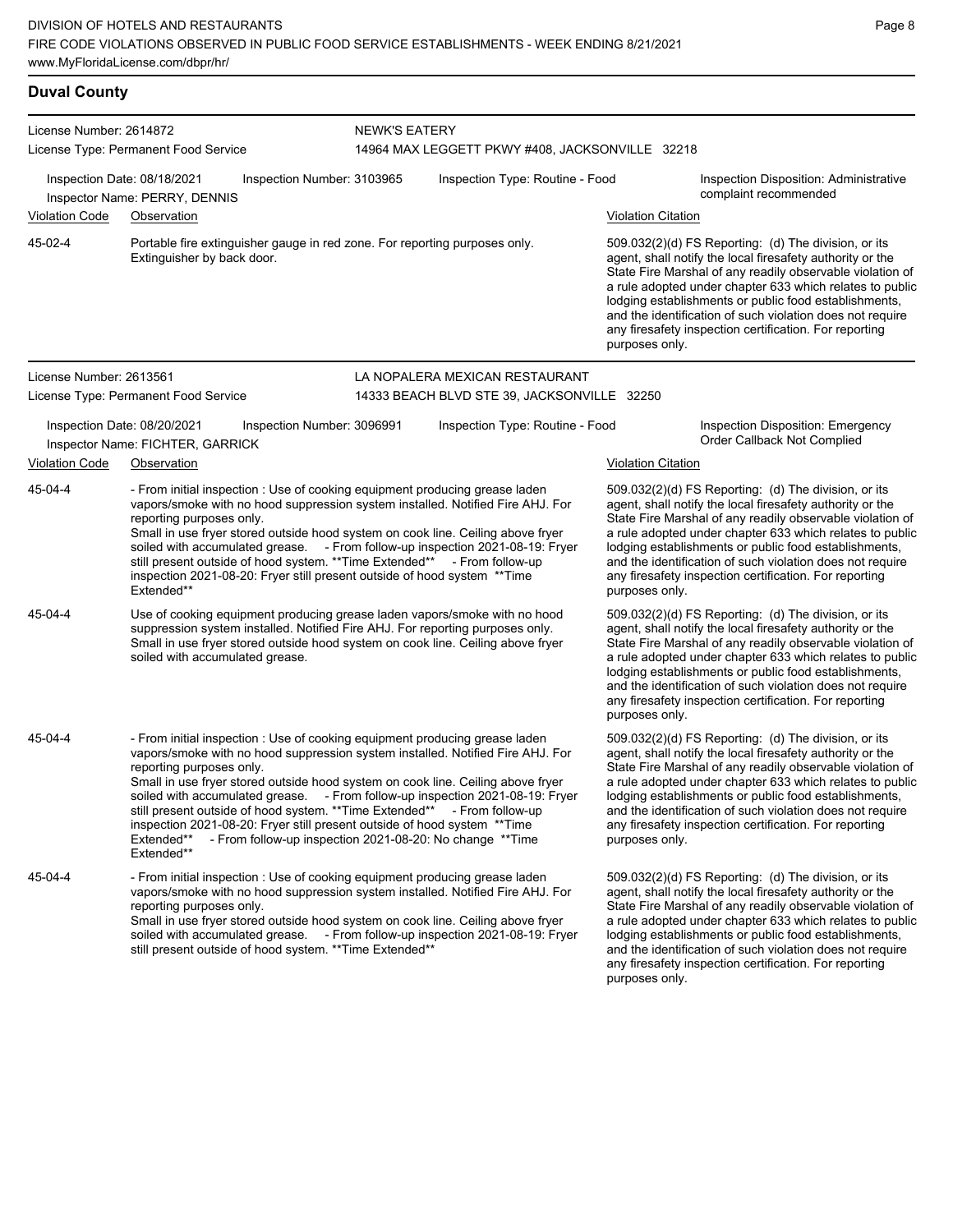| License Number: 3917767 |                                                                                                                                                                                                                                                                                                                                                     | TACO BELL #6146                                                                                                                                                                                                                           |                                 |                           |                                                                                                                                                                                                                                                                                                                                                                                                                                                                                                          |  |  |
|-------------------------|-----------------------------------------------------------------------------------------------------------------------------------------------------------------------------------------------------------------------------------------------------------------------------------------------------------------------------------------------------|-------------------------------------------------------------------------------------------------------------------------------------------------------------------------------------------------------------------------------------------|---------------------------------|---------------------------|----------------------------------------------------------------------------------------------------------------------------------------------------------------------------------------------------------------------------------------------------------------------------------------------------------------------------------------------------------------------------------------------------------------------------------------------------------------------------------------------------------|--|--|
|                         | License Type: Permanent Food Service                                                                                                                                                                                                                                                                                                                |                                                                                                                                                                                                                                           | 13032 US 301 S, RIVERVIEW 33578 |                           |                                                                                                                                                                                                                                                                                                                                                                                                                                                                                                          |  |  |
|                         | Inspection Date: 08/19/2021<br>Inspection Number: 3134618<br>Inspector Name: SANDERS, CLEVELAND                                                                                                                                                                                                                                                     |                                                                                                                                                                                                                                           | Inspection Type: Routine - Food |                           | Inspection Disposition: Inspection<br>Completed - No Further Action                                                                                                                                                                                                                                                                                                                                                                                                                                      |  |  |
| <b>Violation Code</b>   | Observation                                                                                                                                                                                                                                                                                                                                         |                                                                                                                                                                                                                                           |                                 | <b>Violation Citation</b> |                                                                                                                                                                                                                                                                                                                                                                                                                                                                                                          |  |  |
| 45-02-4                 |                                                                                                                                                                                                                                                                                                                                                     | Portable fire extinguisher gauge in red zone. For reporting purposes only.<br>-Observed fire extinguisher gauge in red, located near management's office.<br>- Observed fire extinguisher gauge in the red located at rear exterior door. |                                 |                           | 509.032(2)(d) FS Reporting: (d) The division, or its<br>agent, shall notify the local firesafety authority or the<br>State Fire Marshal of any readily observable violation of<br>a rule adopted under chapter 633 which relates to public<br>lodging establishments or public food establishments,<br>and the identification of such violation does not require<br>any firesafety inspection certification. For reporting<br>purposes only.                                                             |  |  |
| License Number: 3912268 |                                                                                                                                                                                                                                                                                                                                                     |                                                                                                                                                                                                                                           | THINH AN KITCHEN & TOFU         |                           |                                                                                                                                                                                                                                                                                                                                                                                                                                                                                                          |  |  |
|                         | License Type: Permanent Food Service                                                                                                                                                                                                                                                                                                                |                                                                                                                                                                                                                                           | 8104 W WATERS AVE, TAMPA 33615  |                           |                                                                                                                                                                                                                                                                                                                                                                                                                                                                                                          |  |  |
|                         | Inspection Date: 08/18/2021<br>Inspection Number: 3127094<br>Inspector Name: EHLERS, MICHAEL                                                                                                                                                                                                                                                        |                                                                                                                                                                                                                                           | Inspection Type: Routine - Food |                           | Inspection Disposition: Emergency<br>Order Callback Not Complied                                                                                                                                                                                                                                                                                                                                                                                                                                         |  |  |
| <b>Violation Code</b>   | Observation                                                                                                                                                                                                                                                                                                                                         |                                                                                                                                                                                                                                           |                                 | <b>Violation Citation</b> |                                                                                                                                                                                                                                                                                                                                                                                                                                                                                                          |  |  |
| 48-01-5                 | - From initial inspection : No current insurance inspector boiler report or boiler<br>certificate available for boiler. For reporting purposes only. ** Repeat Violation**<br>- From follow-up inspection 2021-08-18: ** Time Extended**                                                                                                            |                                                                                                                                                                                                                                           |                                 |                           | 61C-1.004(10) FAC Reporting: (10) Heating and<br>ventilation - The heating and ventilation system shall be<br>kept in good repair or be installed to maintain a<br>minimum of 68 degrees Fahrenheit throughout the<br>building. The insurance inspectors boiler report is<br>required annually for power boilers and high<br>pressure/high temperature boilers and biannually for low<br>pressure steam or vapor heating boilers and shall be<br>posted in the boiler room. For reporting purposes only. |  |  |
| 48-01-5                 | - From initial inspection : No current insurance inspector boiler report or boiler<br>certificate available for boiler. For reporting purposes only. ** Repeat Violation**<br>- From follow-up inspection 2021-08-18: ** Time Extended**<br>inspection 2021-08-19: ** Time Extended**                                                               |                                                                                                                                                                                                                                           | - From follow-up                |                           | 61C-1.004(10) FAC Reporting: (10) Heating and<br>ventilation - The heating and ventilation system shall be<br>kept in good repair or be installed to maintain a<br>minimum of 68 degrees Fahrenheit throughout the<br>building. The insurance inspectors boiler report is<br>required annually for power boilers and high<br>pressure/high temperature boilers and biannually for low<br>pressure steam or vapor heating boilers and shall be<br>posted in the boiler room. For reporting purposes only. |  |  |
| 48-01-5                 | No current insurance inspector boiler report or boiler certificate available for boiler.<br>For reporting purposes only. **Repeat Violation**                                                                                                                                                                                                       |                                                                                                                                                                                                                                           |                                 |                           | 61C-1.004(10) FAC Reporting: (10) Heating and<br>ventilation - The heating and ventilation system shall be<br>kept in good repair or be installed to maintain a<br>minimum of 68 degrees Fahrenheit throughout the<br>building. The insurance inspectors boiler report is<br>required annually for power boilers and high<br>pressure/high temperature boilers and biannually for low<br>pressure steam or vapor heating boilers and shall be<br>posted in the boiler room. For reporting purposes only. |  |  |
| 48-01-5                 | - From initial inspection : No current insurance inspector boiler report or boiler<br>certificate available for boiler. For reporting purposes only. ** Repeat Violation**<br>- From follow-up inspection 2021-08-18: ** Time Extended**<br>inspection 2021-08-19: ** Time Extended** - From follow-up inspection<br>2021-08-19: ** Time Extended** |                                                                                                                                                                                                                                           | - From follow-up                |                           | 61C-1.004(10) FAC Reporting: (10) Heating and<br>ventilation - The heating and ventilation system shall be<br>kept in good repair or be installed to maintain a<br>minimum of 68 degrees Fahrenheit throughout the<br>building. The insurance inspectors boiler report is<br>required annually for power boilers and high<br>pressure/high temperature boilers and biannually for low<br>pressure steam or vapor heating boilers and shall be<br>posted in the boiler room. For reporting purposes only. |  |  |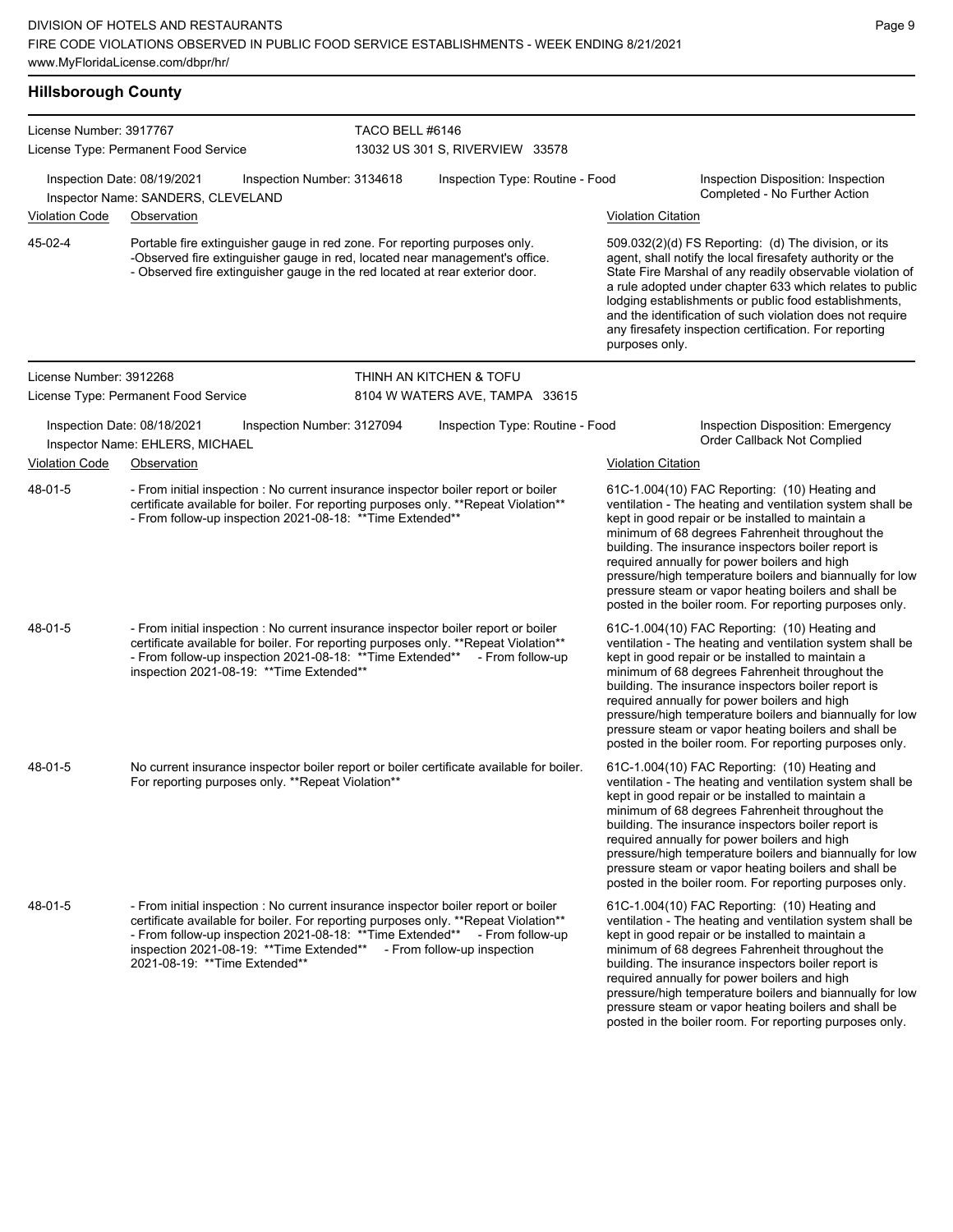| License Number: 3916003<br>License Type: Permanent Food Service |                                                              | <b>MET LIFE CAFE</b>                     |  |                                                                                                                                                                            |                           |                                                                                                                                                                                                                                                                                                                                                                                       |
|-----------------------------------------------------------------|--------------------------------------------------------------|------------------------------------------|--|----------------------------------------------------------------------------------------------------------------------------------------------------------------------------|---------------------------|---------------------------------------------------------------------------------------------------------------------------------------------------------------------------------------------------------------------------------------------------------------------------------------------------------------------------------------------------------------------------------------|
|                                                                 |                                                              | 18205 CRANE NEST DR, TAMPA 33647         |  |                                                                                                                                                                            |                           |                                                                                                                                                                                                                                                                                                                                                                                       |
|                                                                 | Inspection Date: 08/16/2021<br>Inspector Name: POWELL, DAVID | Inspection Number: 3111678               |  | Inspection Type: Routine - Food                                                                                                                                            |                           | Inspection Disposition: Inspection<br>Completed - No Further Action                                                                                                                                                                                                                                                                                                                   |
| <b>Violation Code</b>                                           | Observation                                                  |                                          |  |                                                                                                                                                                            | <b>Violation Citation</b> |                                                                                                                                                                                                                                                                                                                                                                                       |
| 48-01-5                                                         |                                                              | cafeteria. The operating BTUs 126,000/hr |  | No current insurance inspector boiler report or boiler certificate available for boiler.<br>For reporting purposes only. Observed 400 gallon electric water heater for the |                           | 61C-1.004(10) FAC Reporting: (10) Heating and<br>ventilation - The heating and ventilation system shall be<br>kept in good repair or be installed to maintain a<br>minimum of 68 degrees Fahrenheit throughout the<br>building. The insurance inspectors boiler report is<br>required annually for power boilers and high<br>pressure/high temperature boilers and biannually for low |

pressure steam or vapor heating boilers and shall be posted in the boiler room. For reporting purposes only.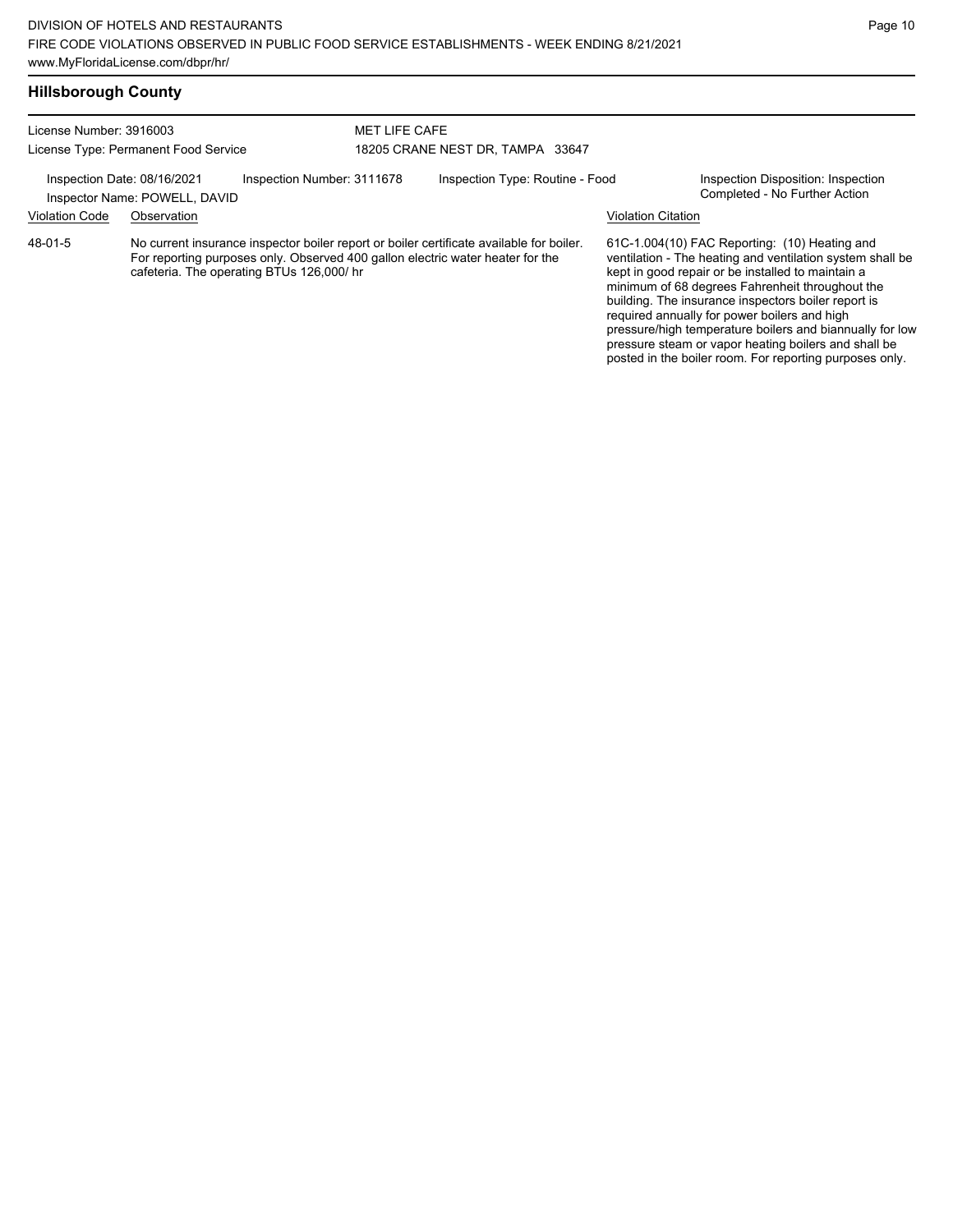|  | <b>Lee County</b> |
|--|-------------------|
|--|-------------------|

| License Number: 4603564     | License Type: Permanent Food Service                                                                                             | <b>HARDEES</b><br>4900 PALM BEACH BLVD, FORT MYERS 33905-3230 |                                 |                    |                                                                                                                                                                                                                                                                                                                                                                                                                            |  |
|-----------------------------|----------------------------------------------------------------------------------------------------------------------------------|---------------------------------------------------------------|---------------------------------|--------------------|----------------------------------------------------------------------------------------------------------------------------------------------------------------------------------------------------------------------------------------------------------------------------------------------------------------------------------------------------------------------------------------------------------------------------|--|
| Inspection Date: 08/17/2021 | Inspection Number: 3128464<br>Inspector Name: FREED, JOSEPH                                                                      |                                                               | Inspection Type: Routine - Food |                    | Inspection Disposition: Inspection<br>Completed - No Further Action                                                                                                                                                                                                                                                                                                                                                        |  |
| <b>Violation Code</b>       | Observation                                                                                                                      |                                                               |                                 | Violation Citation |                                                                                                                                                                                                                                                                                                                                                                                                                            |  |
| 45-02-4                     | Portable fire extinguisher gauge in red zone. For reporting purposes only.<br>Observed extinguisher by mop sink room in the red. |                                                               |                                 | purposes only.     | 509.032(2)(d) FS Reporting: (d) The division, or its<br>agent, shall notify the local firesafety authority or the<br>State Fire Marshal of any readily observable violation of<br>a rule adopted under chapter 633 which relates to public<br>lodging establishments or public food establishments,<br>and the identification of such violation does not require<br>any firesafety inspection certification. For reporting |  |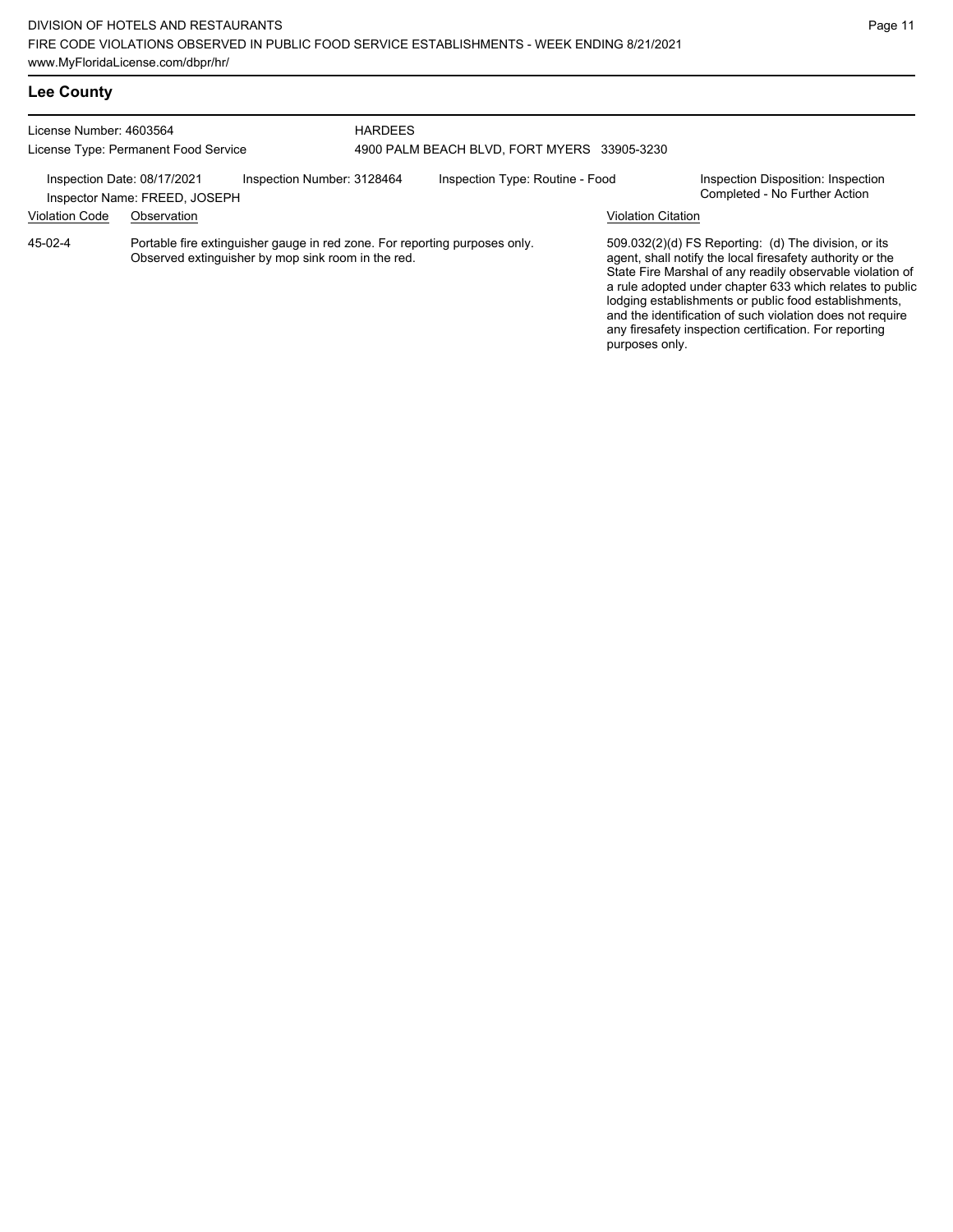# **Martin County**

| License Number: 5300932<br>License Type: Permanent Food Service                              |                 |  | TACO BELL #24537<br>2958 NW FEDERAL HWY, JENSEN BEACH 34957 |                                                                               |                                                                     |                                                                                                                                                                                                                                                                                                                                                                                                                            |
|----------------------------------------------------------------------------------------------|-----------------|--|-------------------------------------------------------------|-------------------------------------------------------------------------------|---------------------------------------------------------------------|----------------------------------------------------------------------------------------------------------------------------------------------------------------------------------------------------------------------------------------------------------------------------------------------------------------------------------------------------------------------------------------------------------------------------|
| Inspection Date: 08/17/2021<br>Inspection Number: 3094458<br>Inspector Name: PETROW, MICHAEL |                 |  | Inspection Type: Routine - Food                             |                                                                               | Inspection Disposition: Inspection<br>Completed - No Further Action |                                                                                                                                                                                                                                                                                                                                                                                                                            |
| <b>Violation Code</b>                                                                        | Observation     |  |                                                             |                                                                               | <b>Violation Citation</b>                                           |                                                                                                                                                                                                                                                                                                                                                                                                                            |
| $45-02-4$                                                                                    | Walk-in cooler. |  |                                                             | Portable fire extinguisher gauge in red zone. For reporting purposes only. By | purposes only.                                                      | 509.032(2)(d) FS Reporting: (d) The division, or its<br>agent, shall notify the local firesafety authority or the<br>State Fire Marshal of any readily observable violation of<br>a rule adopted under chapter 633 which relates to public<br>lodging establishments or public food establishments,<br>and the identification of such violation does not require<br>any firesafety inspection certification. For reporting |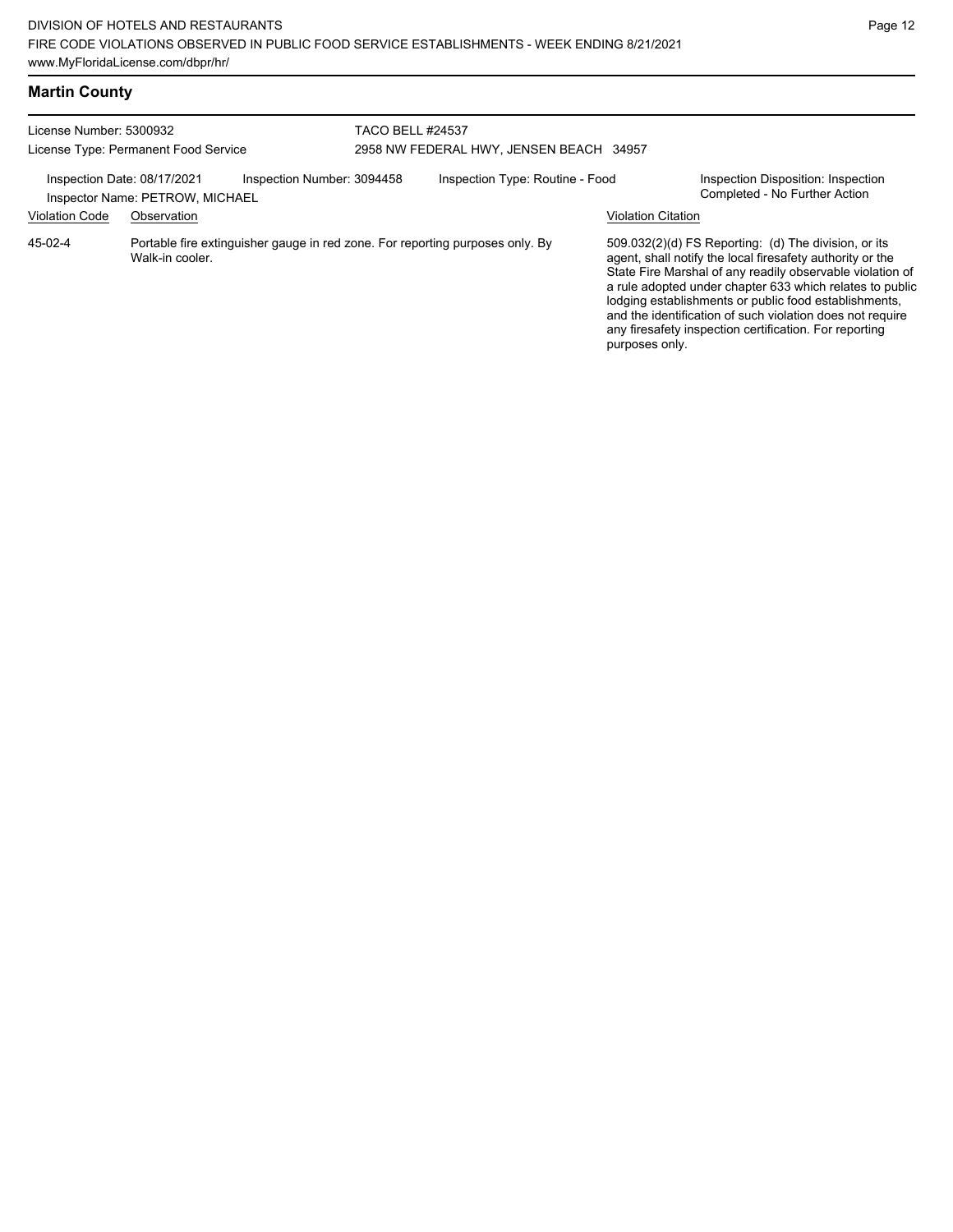| <b>Orange County</b>                                                                         |                                                                                                                                                                                                                                                               |                            |                                        |                           |                                                                                                                                                                                                                                                                                                                                                                                                                                              |  |  |  |
|----------------------------------------------------------------------------------------------|---------------------------------------------------------------------------------------------------------------------------------------------------------------------------------------------------------------------------------------------------------------|----------------------------|----------------------------------------|---------------------------|----------------------------------------------------------------------------------------------------------------------------------------------------------------------------------------------------------------------------------------------------------------------------------------------------------------------------------------------------------------------------------------------------------------------------------------------|--|--|--|
| License Number: 5815119                                                                      |                                                                                                                                                                                                                                                               |                            | LA BOULANGERIE                         |                           |                                                                                                                                                                                                                                                                                                                                                                                                                                              |  |  |  |
|                                                                                              | License Type: Permanent Food Service                                                                                                                                                                                                                          |                            | 50 S ROSALIND AVE STE C, ORLANDO 32801 |                           |                                                                                                                                                                                                                                                                                                                                                                                                                                              |  |  |  |
| Inspection Date: 08/18/2021<br>Inspection Number: 3130327<br>Inspector Name: JENKINS, JOSHUA |                                                                                                                                                                                                                                                               |                            | Inspection Type: Routine - Food        |                           | Inspection Disposition: Inspection<br>Completed - No Further Action                                                                                                                                                                                                                                                                                                                                                                          |  |  |  |
| Violation Code                                                                               | Observation                                                                                                                                                                                                                                                   |                            |                                        |                           | <b>Violation Citation</b>                                                                                                                                                                                                                                                                                                                                                                                                                    |  |  |  |
| 46-01-4                                                                                      | Marked exit/path to marked exit blocked. For reporting purposes only.<br>Rear exit blocked by food carts. ** Corrected On-Site**                                                                                                                              |                            |                                        |                           | 509.032(2)(d) FS Reporting: (d) The division, or its<br>agent, shall notify the local firesafety authority or the<br>State Fire Marshal of any readily observable violation of<br>a rule adopted under chapter 633 which relates to public<br>lodging establishments or public food establishments,<br>and the identification of such violation does not require<br>any firesafety inspection certification. For reporting<br>purposes only. |  |  |  |
| License Number: 5815013                                                                      |                                                                                                                                                                                                                                                               |                            | <b>LECHONERA SAJOMA</b>                |                           |                                                                                                                                                                                                                                                                                                                                                                                                                                              |  |  |  |
|                                                                                              | License Type: Permanent Food Service                                                                                                                                                                                                                          |                            | 1919 MCCOY RD, ORLANDO 32809           |                           |                                                                                                                                                                                                                                                                                                                                                                                                                                              |  |  |  |
|                                                                                              | Inspection Date: 08/17/2021<br>Inspector Name: PASIECKI, VICTORIA                                                                                                                                                                                             | Inspection Number: 3110898 | Inspection Type: Routine - Food        |                           | Inspection Disposition: Call Back -<br>Admin. complaint recommended                                                                                                                                                                                                                                                                                                                                                                          |  |  |  |
| <b>Violation Code</b>                                                                        | Observation                                                                                                                                                                                                                                                   |                            |                                        | <b>Violation Citation</b> |                                                                                                                                                                                                                                                                                                                                                                                                                                              |  |  |  |
| 46-01-4                                                                                      | - From initial inspection : Marked exit/path to marked exit blocked. For reporting<br>purposes only.<br>Mop bucket infront of back door near bathrooms. Operator moved **Corrected<br>- From follow-up inspection 2021-08-17: ** Time Extended**<br>On-Site** |                            |                                        | purposes only.            | 509.032(2)(d) FS Reporting: (d) The division, or its<br>agent, shall notify the local firesafety authority or the<br>State Fire Marshal of any readily observable violation of<br>a rule adopted under chapter 633 which relates to public<br>lodging establishments or public food establishments,<br>and the identification of such violation does not require<br>any firesafety inspection certification. For reporting                   |  |  |  |
| 46-01-4                                                                                      | Marked exit/path to marked exit blocked. For reporting purposes only.<br>Mop bucket infront of back door near bathrooms. Operator moved **Corrected<br>On-Site**                                                                                              |                            |                                        | purposes only.            | 509.032(2)(d) FS Reporting: (d) The division, or its<br>agent, shall notify the local firesafety authority or the<br>State Fire Marshal of any readily observable violation of<br>a rule adopted under chapter 633 which relates to public<br>lodging establishments or public food establishments,<br>and the identification of such violation does not require<br>any firesafety inspection certification. For reporting                   |  |  |  |
| License Number: 5808436                                                                      |                                                                                                                                                                                                                                                               | SUBWAY #632                |                                        |                           |                                                                                                                                                                                                                                                                                                                                                                                                                                              |  |  |  |
|                                                                                              | License Type: Permanent Food Service                                                                                                                                                                                                                          |                            | 10924 E COLONIAL DR, ORLANDO 32817     |                           |                                                                                                                                                                                                                                                                                                                                                                                                                                              |  |  |  |
|                                                                                              | Inspection Date: 08/16/2021<br>Inspector Name: VAZQUEZ, JULITZA                                                                                                                                                                                               | Inspection Number: 3100499 | Inspection Type: Routine - Food        |                           | Inspection Disposition: Inspection<br>Completed - No Further Action                                                                                                                                                                                                                                                                                                                                                                          |  |  |  |
| <b>Violation Code</b>                                                                        | Observation                                                                                                                                                                                                                                                   |                            |                                        | <b>Violation Citation</b> |                                                                                                                                                                                                                                                                                                                                                                                                                                              |  |  |  |

Exit door locked. For reporting purposes only. Metal bar on at kitchen exit door during hours of operation. 46-04-4

509.032(2)(d) FS Reporting: (d) The division, or its agent, shall notify the local firesafety authority or the State Fire Marshal of any readily observable violation of a rule adopted under chapter 633 which relates to public lodging establishments or public food establishments, and the identification of such violation does not require any firesafety inspection certification. For reporting purposes only.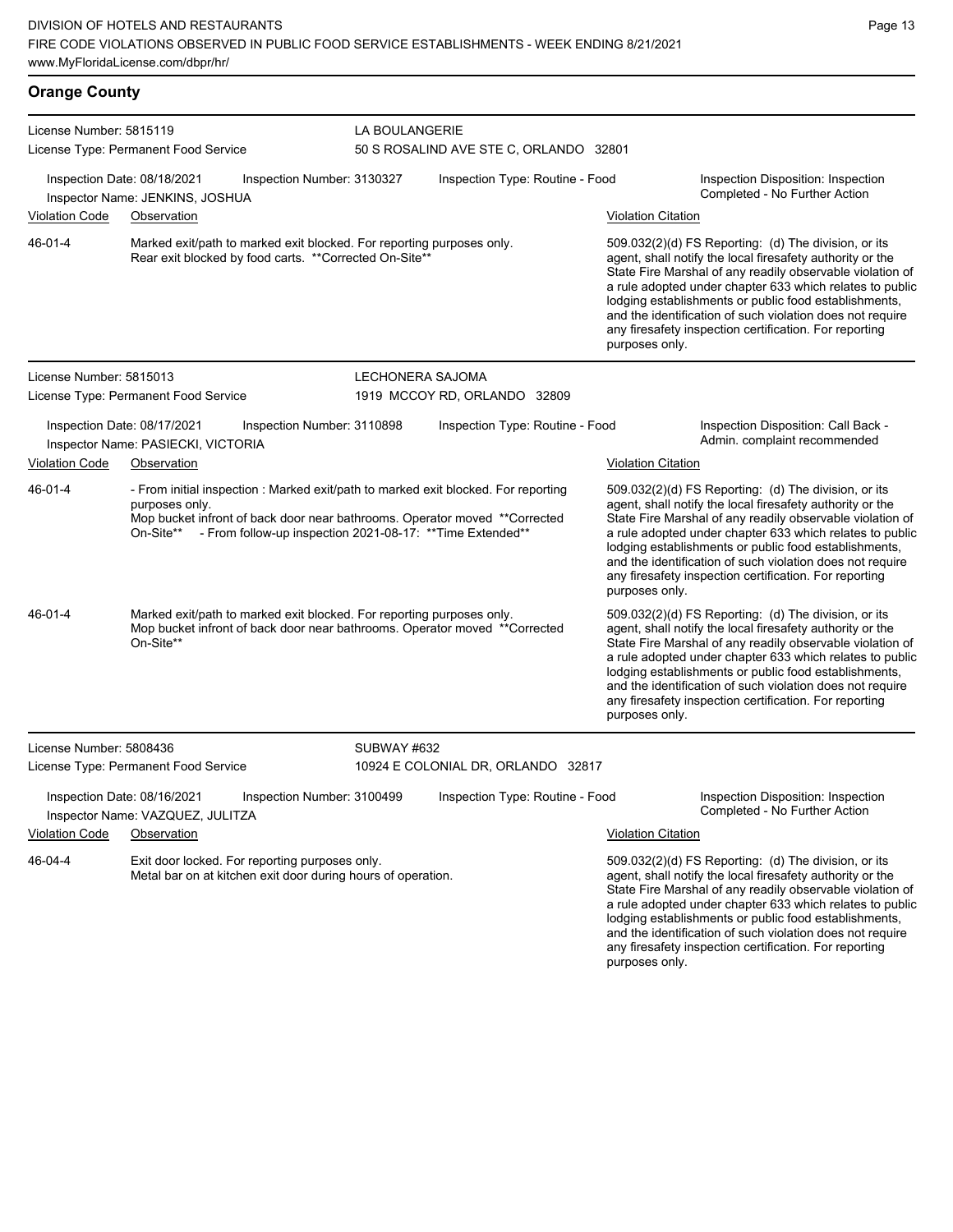# **Orange County**

| License Number: 5813924              |                                                               |                                                       | MCDONALD'S #3896                |                                                                                     |                                                                                                                                                                                                                                                                                                                                                                                                                                                |  |  |
|--------------------------------------|---------------------------------------------------------------|-------------------------------------------------------|---------------------------------|-------------------------------------------------------------------------------------|------------------------------------------------------------------------------------------------------------------------------------------------------------------------------------------------------------------------------------------------------------------------------------------------------------------------------------------------------------------------------------------------------------------------------------------------|--|--|
| License Type: Permanent Food Service |                                                               |                                                       | 6875 SANDLAKE RD. ORLANDO 32819 |                                                                                     |                                                                                                                                                                                                                                                                                                                                                                                                                                                |  |  |
|                                      | Inspection Date: 08/19/2021<br>Inspector Name: MANTI, KATHRYN | Inspection Number: 3096569                            |                                 | Inspection Type: Routine - Food                                                     | Inspection Disposition: Inspection<br>Completed - No Further Action                                                                                                                                                                                                                                                                                                                                                                            |  |  |
| <b>Violation Code</b>                | Observation                                                   |                                                       |                                 |                                                                                     | <b>Violation Citation</b>                                                                                                                                                                                                                                                                                                                                                                                                                      |  |  |
| 45-06-4                              |                                                               | gray trash bin by the back done **Corrected On-Site** |                                 | Portable fire extinguisher is inaccessible. For reporting purposes only. Blocked by | $509.032(2)(d)$ FS Reporting: (d) The division, or its<br>agent, shall notify the local firesafety authority or the<br>State Fire Marshal of any readily observable violation of<br>a rule adopted under chapter 633 which relates to public<br>lodging establishments or public food establishments,<br>and the identification of such violation does not require<br>any firesafety inspection certification. For reporting<br>purposes only. |  |  |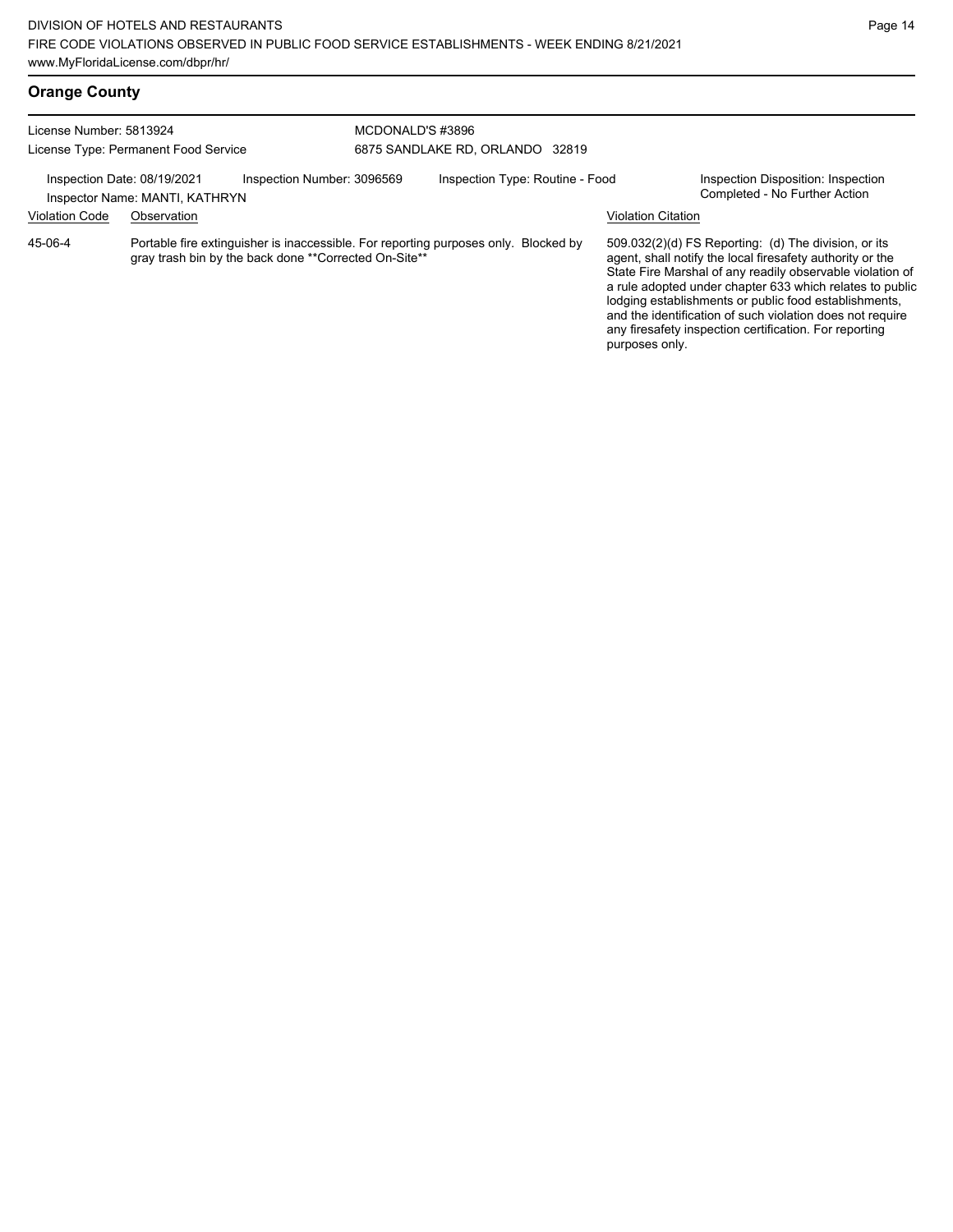### **Osceola County**

| License Number: 5911441<br>License Type: Permanent Food Service<br>Inspection Date: 08/16/2021<br>Inspection Number: 3120593<br>Inspector Name: IRVEN, RYAN |                                                               |                                                                                   | PEI WEI FRESH KITCHEN #0258<br>6250 W IRLO BRONSON MEMORIAL HWY, CELEBRATION 34747 |                                                                                                                                                                                                                                                                                                                                                                                                                                              |                           |                                                                                                                                                                                                                                                                                                                                                                                                                            |  |
|-------------------------------------------------------------------------------------------------------------------------------------------------------------|---------------------------------------------------------------|-----------------------------------------------------------------------------------|------------------------------------------------------------------------------------|----------------------------------------------------------------------------------------------------------------------------------------------------------------------------------------------------------------------------------------------------------------------------------------------------------------------------------------------------------------------------------------------------------------------------------------------|---------------------------|----------------------------------------------------------------------------------------------------------------------------------------------------------------------------------------------------------------------------------------------------------------------------------------------------------------------------------------------------------------------------------------------------------------------------|--|
|                                                                                                                                                             |                                                               |                                                                                   | Inspection Type: Routine - Food                                                    |                                                                                                                                                                                                                                                                                                                                                                                                                                              |                           | Inspection Disposition: Warning<br>Issued                                                                                                                                                                                                                                                                                                                                                                                  |  |
| <b>Violation Code</b>                                                                                                                                       | Observation                                                   |                                                                                   |                                                                                    |                                                                                                                                                                                                                                                                                                                                                                                                                                              | <b>Violation Citation</b> |                                                                                                                                                                                                                                                                                                                                                                                                                            |  |
| 46-01-4<br>On-Site**                                                                                                                                        |                                                               | Marked exit/path to marked exit blocked. For reporting purposes only. **Corrected |                                                                                    | 509.032(2)(d) FS Reporting: (d) The division, or its<br>agent, shall notify the local firesafety authority or the<br>State Fire Marshal of any readily observable violation of<br>a rule adopted under chapter 633 which relates to public<br>lodging establishments or public food establishments,<br>and the identification of such violation does not require<br>any firesafety inspection certification. For reporting<br>purposes only. |                           |                                                                                                                                                                                                                                                                                                                                                                                                                            |  |
| License Number: 5911501                                                                                                                                     |                                                               |                                                                                   | <b>TIJUANA FLATS</b>                                                               |                                                                                                                                                                                                                                                                                                                                                                                                                                              |                           |                                                                                                                                                                                                                                                                                                                                                                                                                            |  |
| License Type: Permanent Food Service                                                                                                                        |                                                               | 4100 13TH ST, ST. CLOUD 34769                                                     |                                                                                    |                                                                                                                                                                                                                                                                                                                                                                                                                                              |                           |                                                                                                                                                                                                                                                                                                                                                                                                                            |  |
|                                                                                                                                                             | Inspection Date: 08/19/2021<br>Inspector Name: NIEVES, RAFAEL | Inspection Number: 3089927                                                        |                                                                                    | Inspection Type: Routine - Food                                                                                                                                                                                                                                                                                                                                                                                                              |                           | Inspection Disposition: Call Back -<br>Complied                                                                                                                                                                                                                                                                                                                                                                            |  |
| <b>Violation Code</b>                                                                                                                                       | Observation                                                   |                                                                                   |                                                                                    |                                                                                                                                                                                                                                                                                                                                                                                                                                              | <b>Violation Citation</b> |                                                                                                                                                                                                                                                                                                                                                                                                                            |  |
| 46-01-4                                                                                                                                                     | **Time Extended**                                             | purposes only. ** Corrected On-Site**                                             |                                                                                    | - From initial inspection : Marked exit/path to marked exit blocked. For reporting<br>- From follow-up inspection 2021-08-19:                                                                                                                                                                                                                                                                                                                | purposes only.            | 509.032(2)(d) FS Reporting: (d) The division, or its<br>agent, shall notify the local firesafety authority or the<br>State Fire Marshal of any readily observable violation of<br>a rule adopted under chapter 633 which relates to public<br>lodging establishments or public food establishments,<br>and the identification of such violation does not require<br>any firesafety inspection certification. For reporting |  |
| 46-01-4                                                                                                                                                     | On-Site**                                                     |                                                                                   |                                                                                    | Marked exit/path to marked exit blocked. For reporting purposes only. **Corrected                                                                                                                                                                                                                                                                                                                                                            | purposes only.            | 509.032(2)(d) FS Reporting: (d) The division, or its<br>agent, shall notify the local firesafety authority or the<br>State Fire Marshal of any readily observable violation of<br>a rule adopted under chapter 633 which relates to public<br>lodging establishments or public food establishments,<br>and the identification of such violation does not require<br>any firesafety inspection certification. For reporting |  |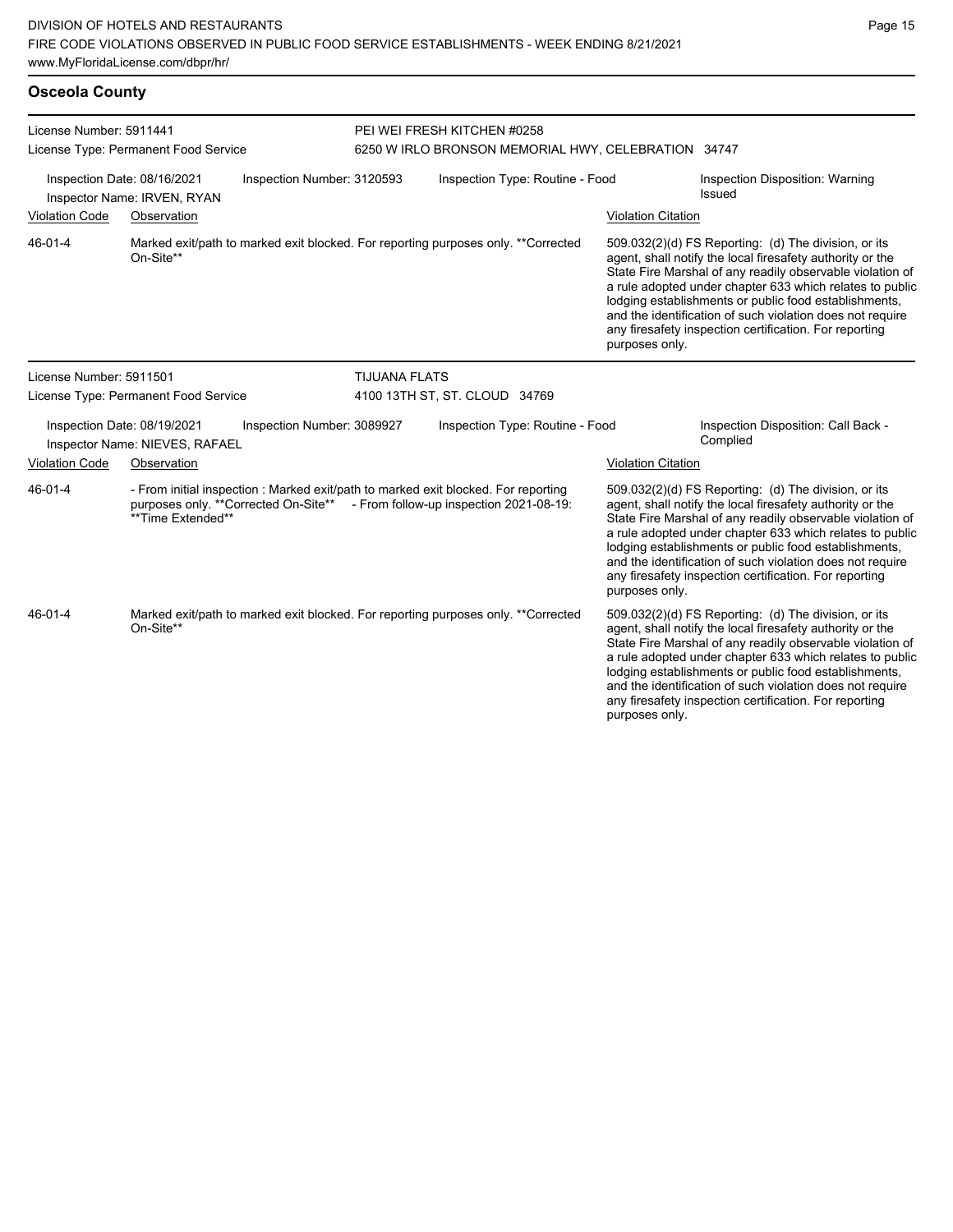| <b>Palm Beach County</b>                                                                                                                                                  |                       |                            |                                                                                       |                                                                     |                                                                                                                                                                                                                                                                                                                                                                                                                            |
|---------------------------------------------------------------------------------------------------------------------------------------------------------------------------|-----------------------|----------------------------|---------------------------------------------------------------------------------------|---------------------------------------------------------------------|----------------------------------------------------------------------------------------------------------------------------------------------------------------------------------------------------------------------------------------------------------------------------------------------------------------------------------------------------------------------------------------------------------------------------|
| License Number: 6011675<br>License Type: Permanent Food Service<br>Inspection Date: 08/18/2021<br>Inspector Name: ROTONDI, VICTOR<br><b>Violation Code</b><br>Observation |                       |                            | LAZY LOGGERHEAD CAFE<br>601 S A1A, JUPITER 33477                                      |                                                                     |                                                                                                                                                                                                                                                                                                                                                                                                                            |
|                                                                                                                                                                           |                       | Inspection Number: 3120085 | Inspection Type: Routine - Food                                                       | Inspection Disposition: Inspection<br>Completed - No Further Action |                                                                                                                                                                                                                                                                                                                                                                                                                            |
| 47-03-4                                                                                                                                                                   | plate missing/kitchen |                            | Observed electrical wiring in disrepair. For reporting purposes only electrical cover | <b>Violation Citation</b><br>purposes only.                         | 509.032(2)(d) FS Reporting: (d) The division, or its<br>agent, shall notify the local firesafety authority or the<br>State Fire Marshal of any readily observable violation of<br>a rule adopted under chapter 633 which relates to public<br>lodging establishments or public food establishments,<br>and the identification of such violation does not require<br>any firesafety inspection certification. For reporting |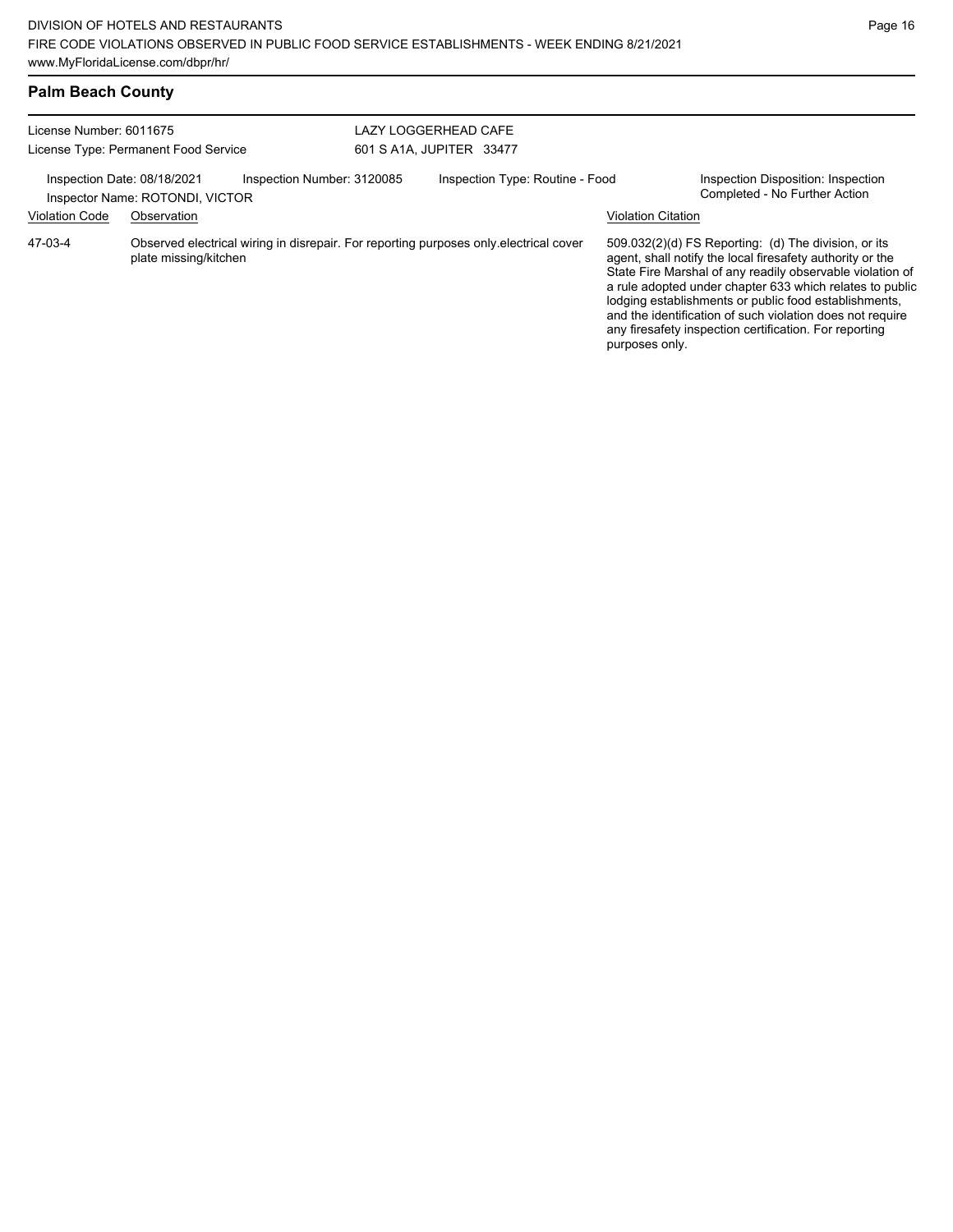| <b>Pinellas County</b>                                                                        |                                                              |                                                                          |                                                                                 |                                                                                                                                                                       |                                                                                                                                                                                                                                                                                                                                                                                                                                                                                                          |                                                                                                                                                                                                                                                                                                                                                                                                                                              |  |  |
|-----------------------------------------------------------------------------------------------|--------------------------------------------------------------|--------------------------------------------------------------------------|---------------------------------------------------------------------------------|-----------------------------------------------------------------------------------------------------------------------------------------------------------------------|----------------------------------------------------------------------------------------------------------------------------------------------------------------------------------------------------------------------------------------------------------------------------------------------------------------------------------------------------------------------------------------------------------------------------------------------------------------------------------------------------------|----------------------------------------------------------------------------------------------------------------------------------------------------------------------------------------------------------------------------------------------------------------------------------------------------------------------------------------------------------------------------------------------------------------------------------------------|--|--|
| License Number: 6209478                                                                       |                                                              |                                                                          | <b>SALTY'S BEACH BAR</b>                                                        |                                                                                                                                                                       |                                                                                                                                                                                                                                                                                                                                                                                                                                                                                                          |                                                                                                                                                                                                                                                                                                                                                                                                                                              |  |  |
|                                                                                               | License Type: Permanent Food Service                         |                                                                          |                                                                                 | 5700 GULF BLVD, ST. PETE BEACH 33706                                                                                                                                  |                                                                                                                                                                                                                                                                                                                                                                                                                                                                                                          |                                                                                                                                                                                                                                                                                                                                                                                                                                              |  |  |
| Inspection Date: 08/17/2021<br>Inspection Number: 3130229<br>Inspector Name: DAY-WALKER, LISA |                                                              |                                                                          | Inspection Type: Routine - Food                                                 |                                                                                                                                                                       | Inspection Disposition: Inspection<br>Completed - No Further Action                                                                                                                                                                                                                                                                                                                                                                                                                                      |                                                                                                                                                                                                                                                                                                                                                                                                                                              |  |  |
| <b>Violation Code</b><br>Observation                                                          |                                                              |                                                                          |                                                                                 | <b>Violation Citation</b>                                                                                                                                             |                                                                                                                                                                                                                                                                                                                                                                                                                                                                                                          |                                                                                                                                                                                                                                                                                                                                                                                                                                              |  |  |
| 48-01-5                                                                                       |                                                              | For reporting purposes only boiler certificate expired 017993 2/07/2021. |                                                                                 | No current insurance inspector boiler report or boiler certificate available for boiler.                                                                              | 61C-1.004(10) FAC Reporting: (10) Heating and<br>ventilation - The heating and ventilation system shall be<br>kept in good repair or be installed to maintain a<br>minimum of 68 degrees Fahrenheit throughout the<br>building. The insurance inspectors boiler report is<br>required annually for power boilers and high<br>pressure/high temperature boilers and biannually for low<br>pressure steam or vapor heating boilers and shall be<br>posted in the boiler room. For reporting purposes only. |                                                                                                                                                                                                                                                                                                                                                                                                                                              |  |  |
| License Number: 6214155                                                                       |                                                              |                                                                          | <b>BARFLY - FISH SHACK BAR &amp; GRILL</b>                                      |                                                                                                                                                                       |                                                                                                                                                                                                                                                                                                                                                                                                                                                                                                          |                                                                                                                                                                                                                                                                                                                                                                                                                                              |  |  |
|                                                                                               | License Type: Permanent Food Service                         |                                                                          |                                                                                 | 1026 NEBRASKA AVE, PALM HARBOR 34683                                                                                                                                  |                                                                                                                                                                                                                                                                                                                                                                                                                                                                                                          |                                                                                                                                                                                                                                                                                                                                                                                                                                              |  |  |
|                                                                                               | Inspection Date: 08/19/2021<br>Inspector Name: PEARCE, LAURA | Inspection Number: 3150997                                               |                                                                                 | Inspection Type: Complaint Full                                                                                                                                       |                                                                                                                                                                                                                                                                                                                                                                                                                                                                                                          | Inspection Disposition: Emergency<br>order recommended                                                                                                                                                                                                                                                                                                                                                                                       |  |  |
| <b>Violation Code</b>                                                                         | Observation                                                  |                                                                          |                                                                                 |                                                                                                                                                                       | <b>Violation Citation</b>                                                                                                                                                                                                                                                                                                                                                                                                                                                                                |                                                                                                                                                                                                                                                                                                                                                                                                                                              |  |  |
| 45-02-4                                                                                       | purposes only.                                               |                                                                          | Portable fire extinguisher (Class K) gauge in red zone in kitchen For reporting |                                                                                                                                                                       |                                                                                                                                                                                                                                                                                                                                                                                                                                                                                                          | 509.032(2)(d) FS Reporting: (d) The division, or its<br>agent, shall notify the local firesafety authority or the<br>State Fire Marshal of any readily observable violation of<br>a rule adopted under chapter 633 which relates to public<br>lodging establishments or public food establishments,<br>and the identification of such violation does not require<br>any firesafety inspection certification. For reporting<br>purposes only. |  |  |
| 45-02-4                                                                                       | **Time Extended**                                            |                                                                          |                                                                                 | - From initial inspection : Portable fire extinguisher (Class K) gauge in red zone in<br>kitchen For reporting purposes only. - From follow-up inspection 2021-08-19: |                                                                                                                                                                                                                                                                                                                                                                                                                                                                                                          | 509.032(2)(d) FS Reporting: (d) The division, or its<br>agent, shall notify the local firesafety authority or the<br>State Fire Marshal of any readily observable violation of<br>a rule adopted under chapter 633 which relates to public<br>lodging establishments or public food establishments,<br>and the identification of such violation does not require<br>any firesafety inspection certification. For reporting                   |  |  |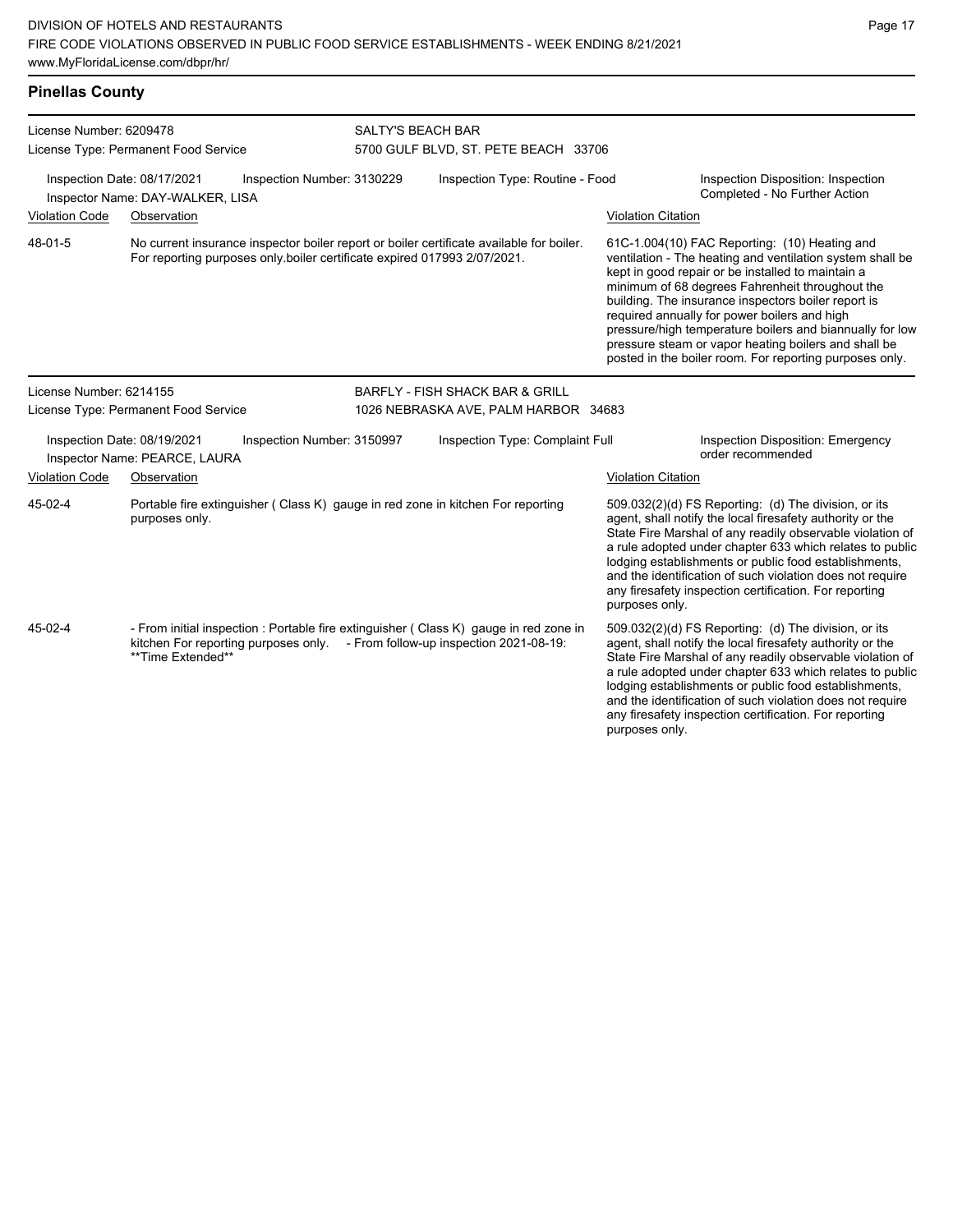| <b>Sarasota County</b>                                          |                                                                                                                                                                                                                               |  |                                                    |                           |                                                                                                                                                                                                                                                                                                                                                                                                                            |  |  |
|-----------------------------------------------------------------|-------------------------------------------------------------------------------------------------------------------------------------------------------------------------------------------------------------------------------|--|----------------------------------------------------|---------------------------|----------------------------------------------------------------------------------------------------------------------------------------------------------------------------------------------------------------------------------------------------------------------------------------------------------------------------------------------------------------------------------------------------------------------------|--|--|
| License Number: 6805141<br>License Type: Permanent Food Service |                                                                                                                                                                                                                               |  | PATRICK'S 1481<br>1481 MAIN STREET, SARASOTA 34236 |                           |                                                                                                                                                                                                                                                                                                                                                                                                                            |  |  |
|                                                                 | Inspection Date: 08/19/2021<br>Inspection Number: 3100927<br>Inspector Name: MCKEON, MICHAEL                                                                                                                                  |  | Inspection Type: Routine - Food                    |                           | Inspection Disposition: Warning<br>Issued                                                                                                                                                                                                                                                                                                                                                                                  |  |  |
| <b>Violation Code</b>                                           | Observation                                                                                                                                                                                                                   |  |                                                    | <b>Violation Citation</b> |                                                                                                                                                                                                                                                                                                                                                                                                                            |  |  |
| 47-03-4                                                         | Observed electrical wiring in disrepair. For reporting purposes only. Exposed<br>electrical wires above door inside walk-in cooler.                                                                                           |  |                                                    | purposes only.            | 509.032(2)(d) FS Reporting: (d) The division, or its<br>agent, shall notify the local firesafety authority or the<br>State Fire Marshal of any readily observable violation of<br>a rule adopted under chapter 633 which relates to public<br>lodging establishments or public food establishments,<br>and the identification of such violation does not require<br>any firesafety inspection certification. For reporting |  |  |
| 47-03-4                                                         | - From initial inspection : Observed electrical wiring in disrepair. For reporting<br>purposes only. Exposed electrical wires above door inside walk-in cooler. -<br>From follow-up inspection 2021-08-20: ** Time Extended** |  |                                                    | purposes only.            | 509.032(2)(d) FS Reporting: (d) The division, or its<br>agent, shall notify the local firesafety authority or the<br>State Fire Marshal of any readily observable violation of<br>a rule adopted under chapter 633 which relates to public<br>lodging establishments or public food establishments,<br>and the identification of such violation does not require<br>any firesafety inspection certification. For reporting |  |  |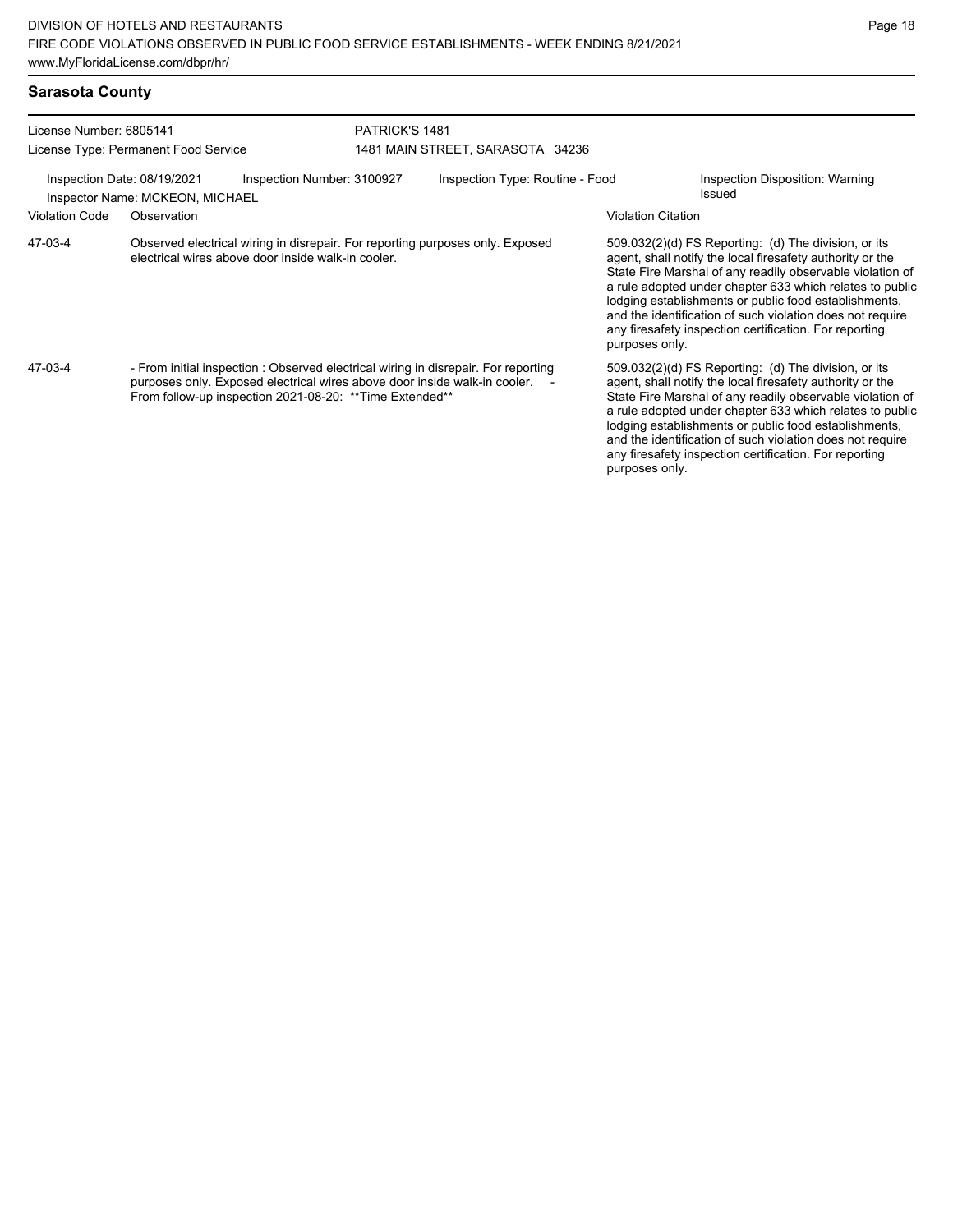#### License Number: 6605090 License Type: Permanent Food Service CRISPY FISH AND CHICKEN INC 3205 SOUTH US HIGHWAY 1, FORT PIERCE 34982 Inspection Date: 08/17/2021 Inspection Number: 3122888 Inspection Type: Routine - Food Inspection Disposition: Warning Issued Inspector Name: HARROD, JESSICA Violation Code Observation Violation Citation Use of cooking equipment producing grease laden vapors/smoke with no hood suppression system installed. Notified Fire AHJ. For reporting purposes only. Two burners on back prep table Manger says he is going to dispose of them. Spoke with AHJ they will send someone today or tomorrow to make sure they have been removed. 509.032(2)(d) FS Reporting: (d) The division, or its agent, shall notify the local firesafety authority or the State Fire Marshal of any readily observable violation of a rule adopted under chapter 633 which relates to public lodging establishments or public food establishments, and the identification of such violation does not require any firesafety inspection certification. For reporting purposes only. 45-04-4 - From initial inspection : Use of cooking equipment producing grease laden vapors/smoke with no hood suppression system installed. Notified Fire AHJ. For reporting purposes only. Two burners on back prep table Manger says he is going to dispose of them. Spoke with AHJ they will send someone today or tomorrow to make sure they have been removed. - From follow-up inspection 2021-08-18: Managers states fire marshal came and said it was ok to keep burners on premises. \*\*Time Extended\*\* 509.032(2)(d) FS Reporting: (d) The division, or its agent, shall notify the local firesafety authority or the State Fire Marshal of any readily observable violation of a rule adopted under chapter 633 which relates to public lodging establishments or public food establishments, and the identification of such violation does not require any firesafety inspection certification. For reporting purposes only. 45-04-4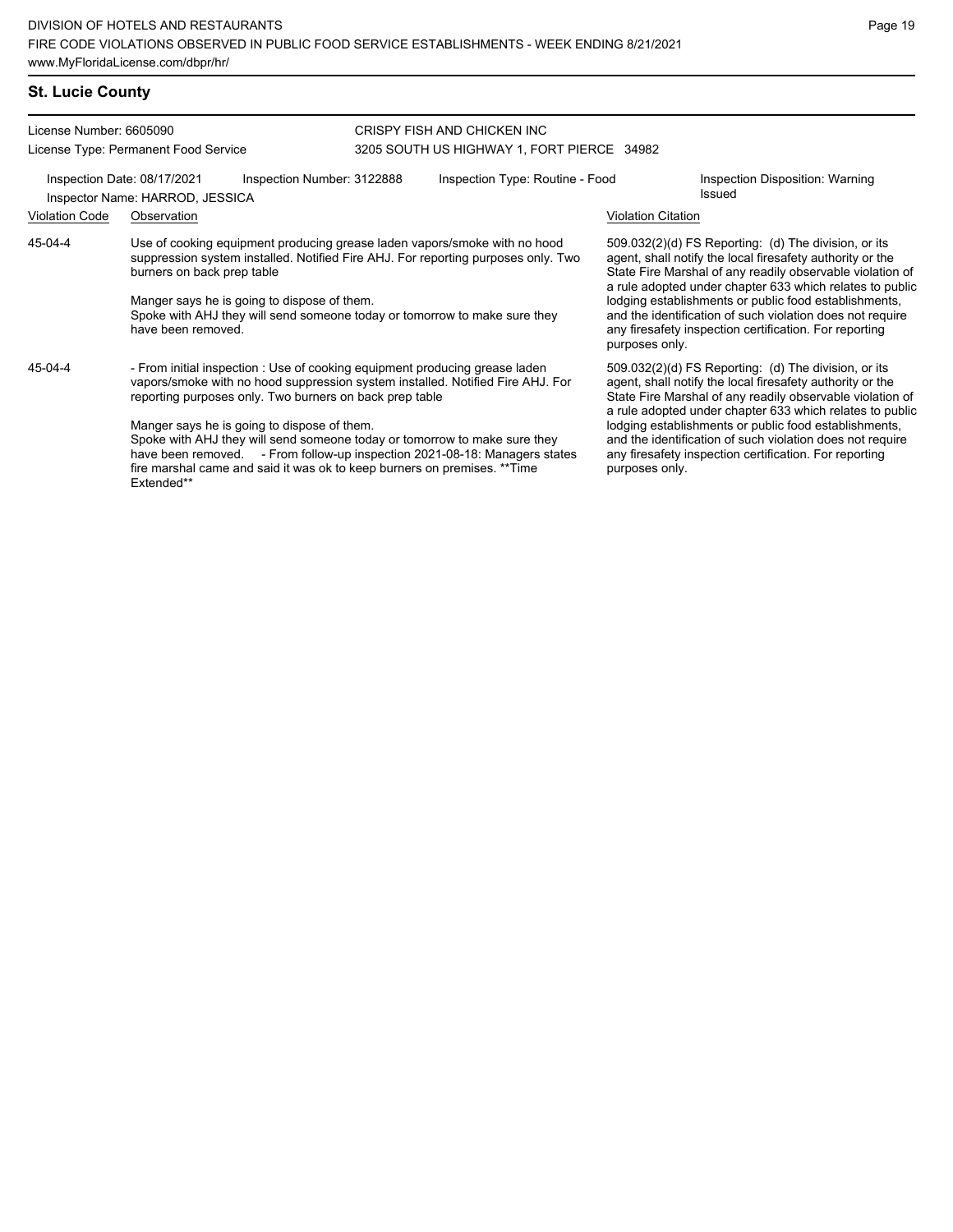# **Suwannee County**

| License Number: 7100282                              | License Type: Permanent Food Service                                                                                          | ITALIAN PIZZERIA AND RESTAURANT JO INC<br>602 HOWARD ST W, LIVE OAK 32064 |                                 |  |                                                                                                                                                                                                                                                                                                                                                                                                                                                |
|------------------------------------------------------|-------------------------------------------------------------------------------------------------------------------------------|---------------------------------------------------------------------------|---------------------------------|--|------------------------------------------------------------------------------------------------------------------------------------------------------------------------------------------------------------------------------------------------------------------------------------------------------------------------------------------------------------------------------------------------------------------------------------------------|
| Inspection Date: 08/18/2021<br><b>Violation Code</b> | Inspection Number: 3123251<br>Inspector Name: BAILEY, KIMBERLY<br>Observation                                                 |                                                                           | Inspection Type: Routine - Food |  | Inspection Disposition: Emergency<br>order recommended<br><b>Violation Citation</b>                                                                                                                                                                                                                                                                                                                                                            |
| 45-02-4                                              | Portable fire extinguisher gauge in red zone. For reporting purposes only.<br>Extinguisher by back door next to dish machine. |                                                                           |                                 |  | $509.032(2)(d)$ FS Reporting: (d) The division, or its<br>agent, shall notify the local firesafety authority or the<br>State Fire Marshal of any readily observable violation of<br>a rule adopted under chapter 633 which relates to public<br>lodging establishments or public food establishments,<br>and the identification of such violation does not require<br>any firesafety inspection certification. For reporting<br>purposes only. |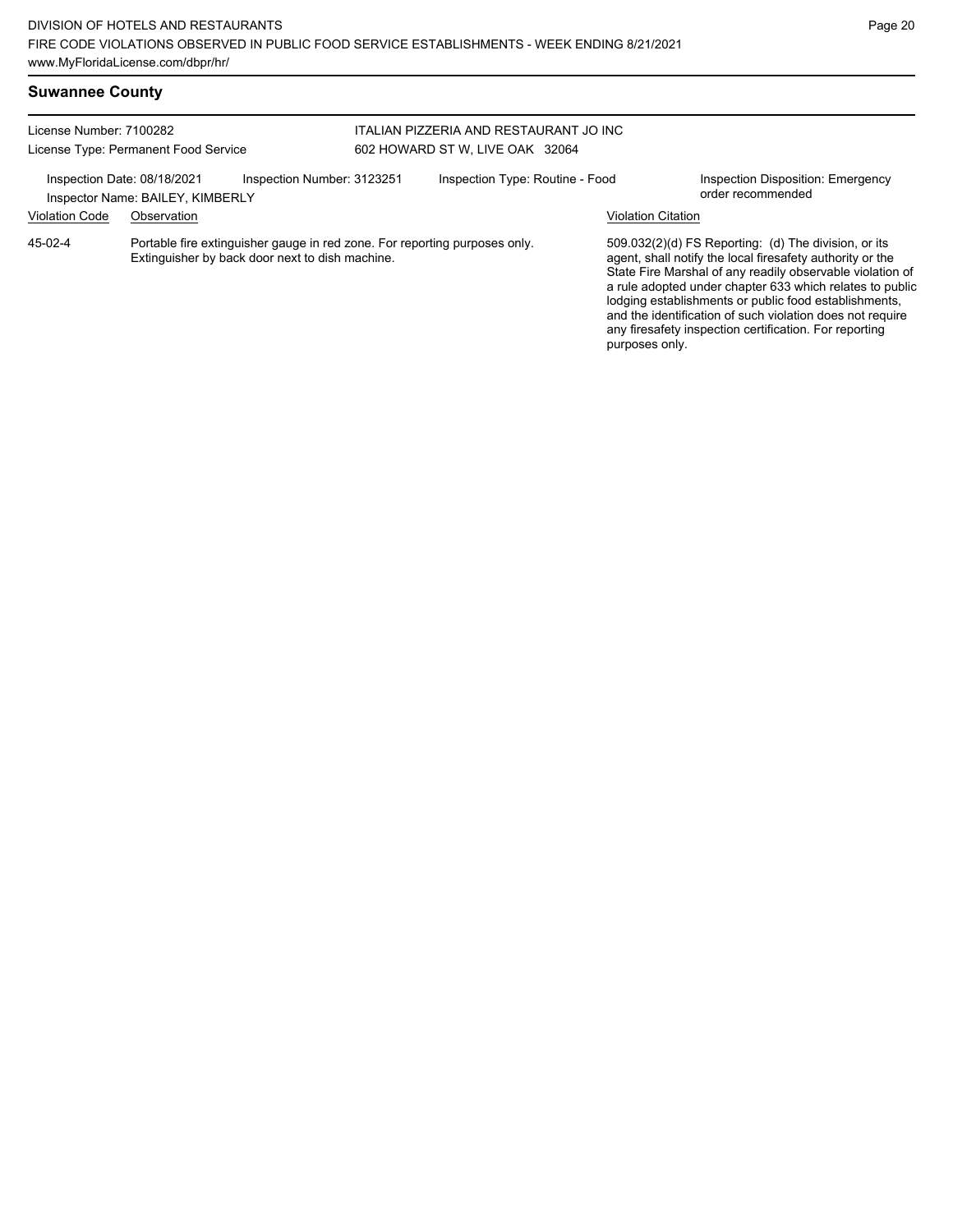### **Volusia County**

| License Number: 7403260<br>License Type: Permanent Food Service   |                                                                   | <b>BURGER KING</b>                                | 225 N ATLANTIC AVE, DAYTONA BEACH 32118                                                                                                                               |  |                                                                                                                                                                                                                                                                                                                                                                                                                                              |                                                                                                                                                                                                                                                                                                                                                                                                                            |
|-------------------------------------------------------------------|-------------------------------------------------------------------|---------------------------------------------------|-----------------------------------------------------------------------------------------------------------------------------------------------------------------------|--|----------------------------------------------------------------------------------------------------------------------------------------------------------------------------------------------------------------------------------------------------------------------------------------------------------------------------------------------------------------------------------------------------------------------------------------------|----------------------------------------------------------------------------------------------------------------------------------------------------------------------------------------------------------------------------------------------------------------------------------------------------------------------------------------------------------------------------------------------------------------------------|
| Inspection Date: 08/20/2021<br>Inspector Name: WOOD, JUSTIN       |                                                                   | Inspection Number: 3149569                        | Inspection Type: Food-Licensing Inspection                                                                                                                            |  |                                                                                                                                                                                                                                                                                                                                                                                                                                              | Inspection Disposition: Inspection<br>Completed - No Further Action                                                                                                                                                                                                                                                                                                                                                        |
| <b>Violation Code</b>                                             | Observation                                                       |                                                   |                                                                                                                                                                       |  | <b>Violation Citation</b>                                                                                                                                                                                                                                                                                                                                                                                                                    |                                                                                                                                                                                                                                                                                                                                                                                                                            |
| 46-04-4                                                           | Exit door locked/non functioning.<br>For reporting purposes only. | forced to exert extensive force to open the door. | Marked exit door which is the only marked door inside kitchen. Employees are                                                                                          |  | 509.032(2)(d) FS Reporting: (d) The division, or its<br>agent, shall notify the local firesafety authority or the<br>State Fire Marshal of any readily observable violation of<br>a rule adopted under chapter 633 which relates to public<br>lodging establishments or public food establishments,<br>and the identification of such violation does not require<br>any firesafety inspection certification. For reporting<br>purposes only. |                                                                                                                                                                                                                                                                                                                                                                                                                            |
| License Number: 7406067                                           | License Type: Permanent Food Service                              |                                                   | EL TEQUILAS AUTHENTIC MEXICAN RESTAURANT INC<br>1784 S RIDGEWOOD AVE., SOUTH DAYTONA 32119                                                                            |  |                                                                                                                                                                                                                                                                                                                                                                                                                                              |                                                                                                                                                                                                                                                                                                                                                                                                                            |
| Inspection Date: 08/20/2021<br>Inspector Name: BRANNER, LISELOTTE |                                                                   | Inspection Number: 3150057                        | Inspection Type: Complaint Full                                                                                                                                       |  |                                                                                                                                                                                                                                                                                                                                                                                                                                              | Inspection Disposition: Warning<br><b>Issued</b>                                                                                                                                                                                                                                                                                                                                                                           |
| <b>Violation Code</b>                                             | Observation                                                       |                                                   |                                                                                                                                                                       |  | <b>Violation Citation</b>                                                                                                                                                                                                                                                                                                                                                                                                                    |                                                                                                                                                                                                                                                                                                                                                                                                                            |
| 48-04-4                                                           |                                                                   |                                                   | Propane tank (larger than 2.7 lb. water capacity/1 lb. gas capacity) located inside<br>of the building. For reporting purposes only. In office ** Corrected On-Site** |  | purposes only.                                                                                                                                                                                                                                                                                                                                                                                                                               | 509.032(2)(d) FS Reporting: (d) The division, or its<br>agent, shall notify the local firesafety authority or the<br>State Fire Marshal of any readily observable violation of<br>a rule adopted under chapter 633 which relates to public<br>lodging establishments or public food establishments,<br>and the identification of such violation does not require<br>any firesafety inspection certification. For reporting |
| License Number: 7407123                                           |                                                                   |                                                   | CHALS TIME OUT SPORTS PUB                                                                                                                                             |  |                                                                                                                                                                                                                                                                                                                                                                                                                                              |                                                                                                                                                                                                                                                                                                                                                                                                                            |
|                                                                   | License Type: Permanent Food Service                              |                                                   | 1401 S RIDGEWOOD AVE STE 3, EDGEWATER 32132                                                                                                                           |  |                                                                                                                                                                                                                                                                                                                                                                                                                                              |                                                                                                                                                                                                                                                                                                                                                                                                                            |
|                                                                   | Inspection Date: 08/17/2021<br>Inspector Name: PICHARDO, RENEE    | Inspection Number: 3117392                        | Inspection Type: Routine - Food                                                                                                                                       |  |                                                                                                                                                                                                                                                                                                                                                                                                                                              | Inspection Disposition: Administrative<br>complaint recommended                                                                                                                                                                                                                                                                                                                                                            |
| <b>Violation Code</b>                                             | Observation                                                       |                                                   |                                                                                                                                                                       |  | <b>Violation Citation</b>                                                                                                                                                                                                                                                                                                                                                                                                                    |                                                                                                                                                                                                                                                                                                                                                                                                                            |
| 45-02-4                                                           |                                                                   |                                                   | Portable fire extinguisher gauge in red zone. For reporting purposes only. Bar                                                                                        |  |                                                                                                                                                                                                                                                                                                                                                                                                                                              | 509.032(2)(d) FS Reporting: (d) The division, or its<br>agent, shall notify the local firesafety authority or the<br>State Fire Marshal of any readily observable violation of<br>a rule adopted under chapter 633 which relates to public<br>lodging establishments or public food establishments,                                                                                                                        |

and the identification of such violation does not require any firesafety inspection certification. For reporting